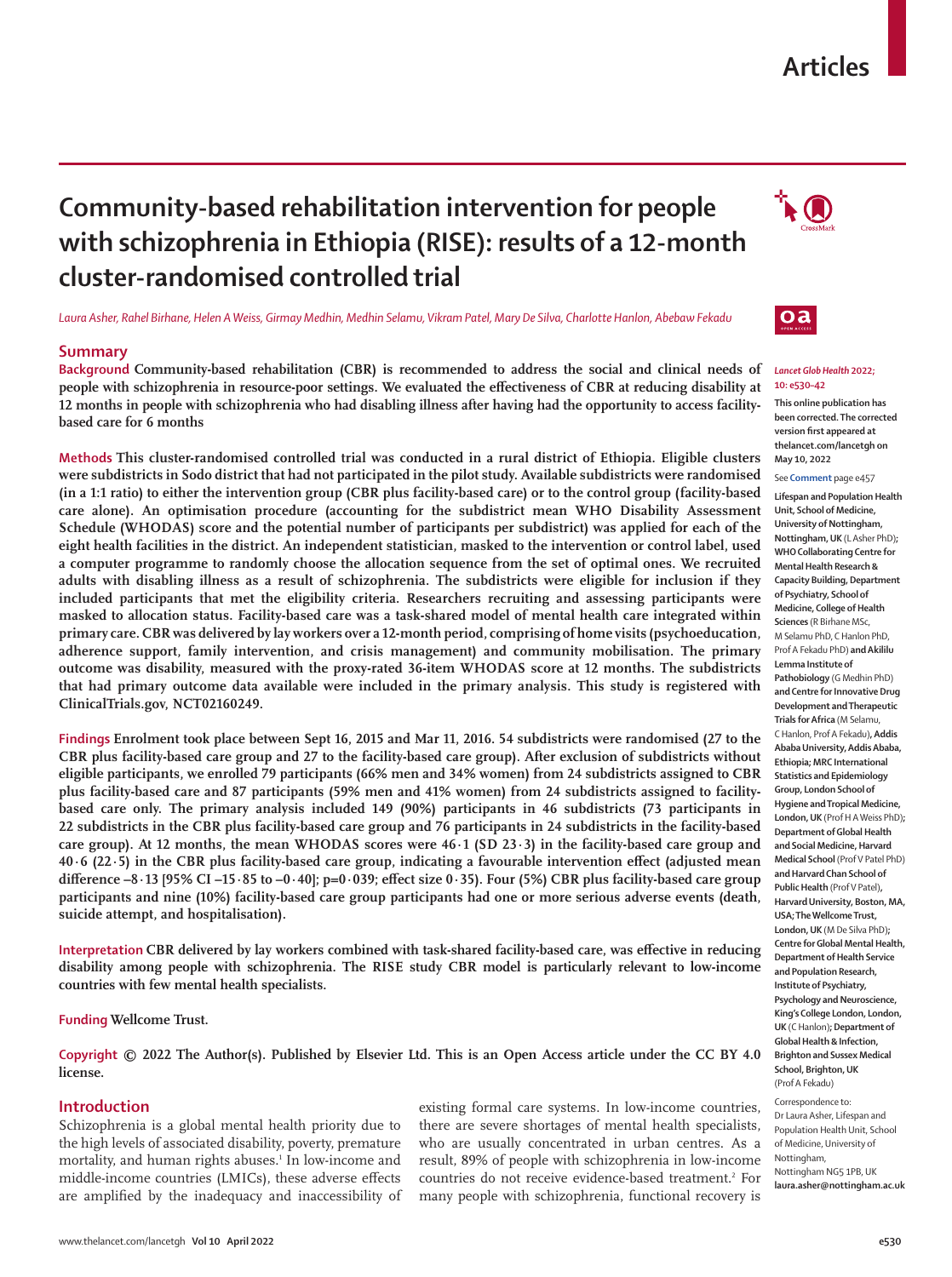### **Research in context**

## **Evidence before this study**

A previous systematic review assessing evidence from randomised controlled trials (RCTs) published before 18 April, 2016, identified 11 RCTs in China, India, Iran, South Africa, and Turkey.Interventions included psychoeducational interventions, multi-component rehabilitation-focused interventions, and case management interventions; and with one exception they were delivered by specialists such as psychiatrists and mental health social workers. The findings were that community-based psychosocial interventions in low-income and middle-income countries (LMICs) are effective in improving symptoms and functioning and reducing hospital admissions in people with schizophrenia. As an update, we searched the Medline and PsychInfo databases from Jan 1, 2016, to March 12, 2021, using the terms "schizophrenia" or "mental disorders" and related terms; and "CBR" or "psychiatric rehabilitation" and related terms; and LMICs, as defined by the World Bank. Two additional RCTs (n=327 and n=60) and one randomised pilot study (n=57) were identified; they were all were set in China. Intervention components included psychoeducation, supportive counselling, family support, social skills training, and vocational skills training as part of the Clubhouse model. Two were delivered in community rehabilitation or health centres and one was delivered through home visits. All three trials found positive intervention effects on symptom severity, readmissions, and functioning. Across the systematic review and updated search, we identified no RCTs conducted in low-income countries, none in which the intervention was delivered as an adjunct to task-shared care, and only one study in which the intervention was delivered by lay workers. Employment assistance, raising community awareness, and signposting to community resources featured in one, two, and five studies respectively; to our knowledge no trial has incorporated active mobilisation of

community members or organisations to support individuals with schizophrenia.

## **Added value of this study**

To our knowledge, the RISE trial is the first RCT to evaluate the effectiveness of any type of psychosocial intervention for people with schizophrenia in a low-income country, and it is the first to assess the effectiveness of comprehensive community-based rehabilitation (CBR) for schizophrenia, including a structured community mobilisation component, in any setting globally. We found that CBR delivered by lay workers combined with facility-based care delivered predominantly in primary care was effective in reducing disability (particularly participation and social interactions), symptom severity, and caregiver tension and worrying; and effective in increasing antipsychotic medication adherence and attendance to facility-based care for mental health among people with schizophrenia at 12 months follow-up. The use of lay workers and non-specialist supervisors to deliver CBR enhances the minimal evidence on task-shared approaches to the care of people with schizophrenia and demonstrates that psychosocial support can be successfully delivered in resource-poor settings.

#### **Implications of all the available evidence**

In LMICs, community-based psychosocial interventions should be provided as an adjunct to facility-based treatment services providing access to antipsychotic medication. Combining psychosocial and pharmacological support is likely to produce the best treatment outcomes in terms of functional recovery and symptom severity. The intervention content and delivery personnel can be tailored to the resources available and the social context. Where there are few mental health specialists, lay workers can successfully provide psychosocial support as an adjunct to task-shared facility-based care.

made more achievable with psychosocial rehabilitation in addition to pharmacological treatments; yet, psychosocial support is absent in most LMICs.<sup>3</sup>

Community-based rehabilitation (CBR) is a rights-based approach that is successfully used to support the rehabilitation and social inclusion of people with disabilities in LMICs.4 CBR champions a social model of disability, which states that disability is a product of both the environment and illness. It therefore aims to reduce disability through shaping the social world, using community mobilisation, and individual and family support. Alongside facility-based care and antipsychotic medication, delivered predominantly in primary care**,** CBR is recommended by WHO as a suitable psychosocial intervention for people with schizophrenia in LMICs.<sup>5</sup> As CBR can be delivered by lay workers,<sup>4</sup> it offers an affordable and accessible means to address the complex social, economic, and clinical needs of people with schizophrenia in resource-poor settings.

Community-based psychosocial interventions positively affect symptom severity, functioning, and hospital admissions among people with schizophrenia in LMICs.<sup>3</sup> Research to date has two major limitations. First, all randomised trials to date were set in middle-income countries as an adjunct to well-resourced and accessible mental health care such as free antipsychotic medication and access to psychiatrists; and with one exception,<sup>6</sup> none were delivered by lay workers. Second, with some exceptions,<sup>7,8</sup> there has been little evaluation of the community mobilisation aspects of CBR or similar models.<sup>3</sup>

To address this evidence gap, we developed the Rehabilitation Intervention for People with Schizophrenia in Ethiopia (RISE) CBR intervention over an 18-month formative phase,<sup>9</sup> then demonstrated its acceptability and feasibility in a 12-month pilot study.<sup>10</sup> The RISE intervention was designed to meet the needs of people with schizophrenia in a rural Ethiopian district, a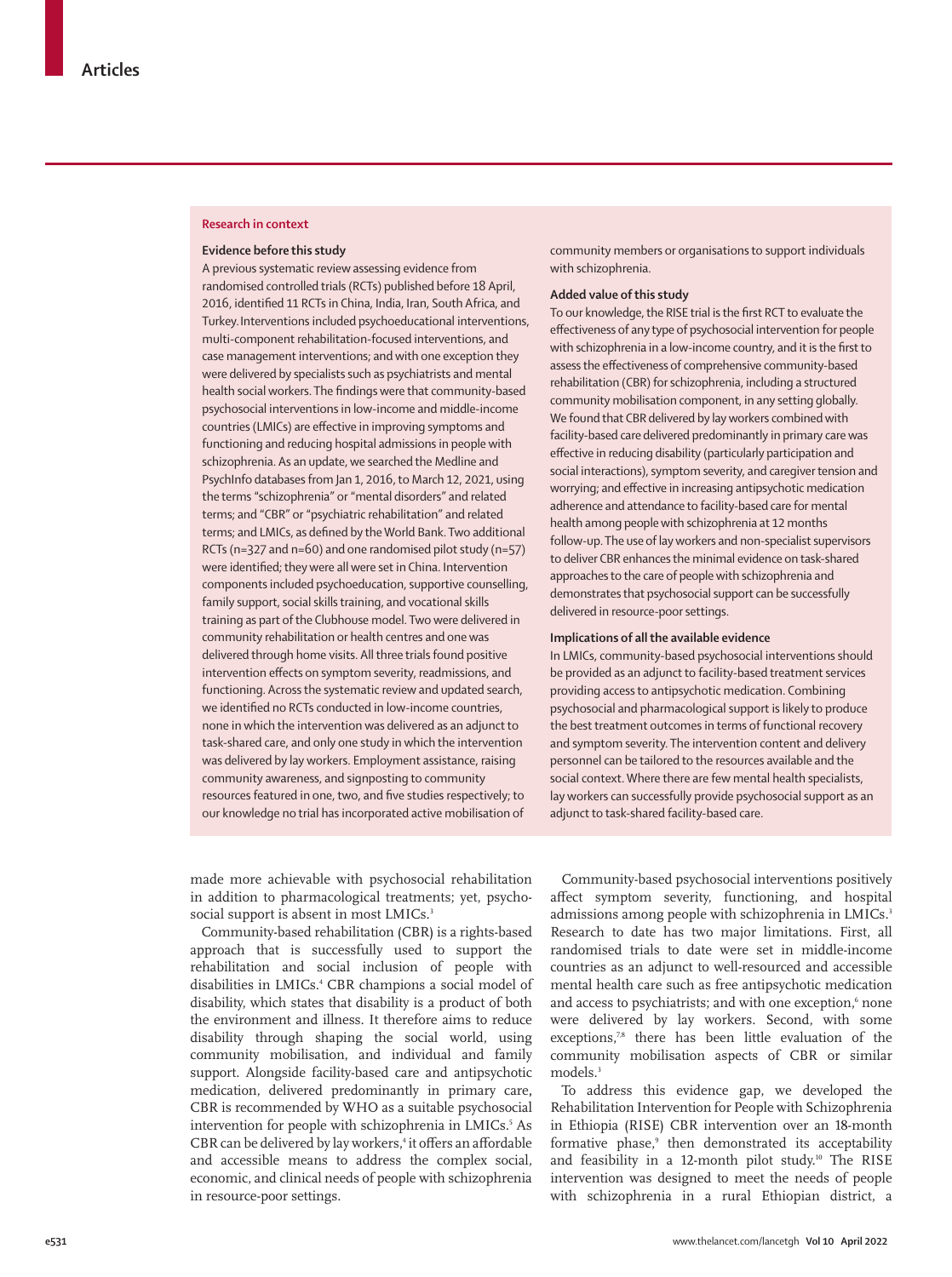low-income setting with poor mental health care infrastructure and high poverty levels, which can impede care engagement and recovery. Unlike previous evaluations, CBR was devised as an adjunct to task-shared facilitybased care for schizophrenia, integrated within primary health-care centres, and was not supervised by mental health specialists. This facility-based model was implemented as part of the Programme for Improving Mental Health Care (PRIME).<sup>11</sup> A distinctive component of the RISE intervention is its aim to shape individuals' social environment by enhancing community support and reducing stigmatising attitudes.<sup>4</sup>

The aim of this trial was to evaluate the effectiveness of CBR plus facility-based care compared with facility-based care alone at reducing disability at 12 months in people with schizophrenia. We focused on individuals who did not respond to or engage with treatment, to reflect the target group for CBR if it were scaled up in a resourcepoor setting.

# **Methods**

# **Study design and participants**

We conducted a cluster-randomised controlled trial in Sodo district, Gurage Zone, Southern Nations, Nationalities, and Peoples' Region in Ethiopia. Sodo district has a total population of 170 000 people in 58 subdistricts. It is a socioeconomically deprived area with a largely agrarian economy, approximately 55% literacy, and several remote rural areas. Primary care is delivered by nurses and health officers at seven health centres and one primary hospital. Care costs are usually out-of-pocket with a fee waiver available for the poorest. The study protocol was previously published<sup>12</sup> (appendix pp 1–2 for amendments). Ethics approval was obtained from Institutional Review Boards at the London School of Hygiene & Tropical Medicine, Addis Ababa University College of Health Sciences, and the Ethiopian National Research Ethics Review Committee.

Randomisation units were subdistricts of Sodo district. We identified 54 available subdistricts after subtracting the four pilot subdistricts.10 Subdistricts were excluded at screening and enrolment stages if no eligible participants were identified (figure). People with suspected schizophrenia in Sodo district were identified by PRIME using key community informants and health-extension workers who had received half a day of training in the typical presentations of schizophrenia (ie, the key informant method). This information was added to a database. Trained psychiatric nurses in the PRIME study used the Operational Criteria for Research (OPCRIT) diagnostic interview (which applies Diagnostic and Statistical Manual of Mental Disorders fourth edition [DSM-IV] criteria),<sup>13</sup> and those with a confirmatory diagnosis of schizophrenia were recruited to the PRIME study. Facility-based care was available for people in the PRIME study with a confirmed diagnosis of schizophrenia. The PRIME study started 6 months before RISE trial



#### *Figure:* **Trial profile**

CBR=community-based rehabilitation. FBC=facility-based care.

recruitment. RISE study participants had therefore had the See **Online** for appendixopportunity to access facility-based care for 6 months before trial recruitment. There was some overlap between the studies as the PRIME study duration was 12 months.

RISE study participants included individuals who were participating in the PRIME study and individuals who had not participated in the PRIME study but had been identified by PRIME as having suspected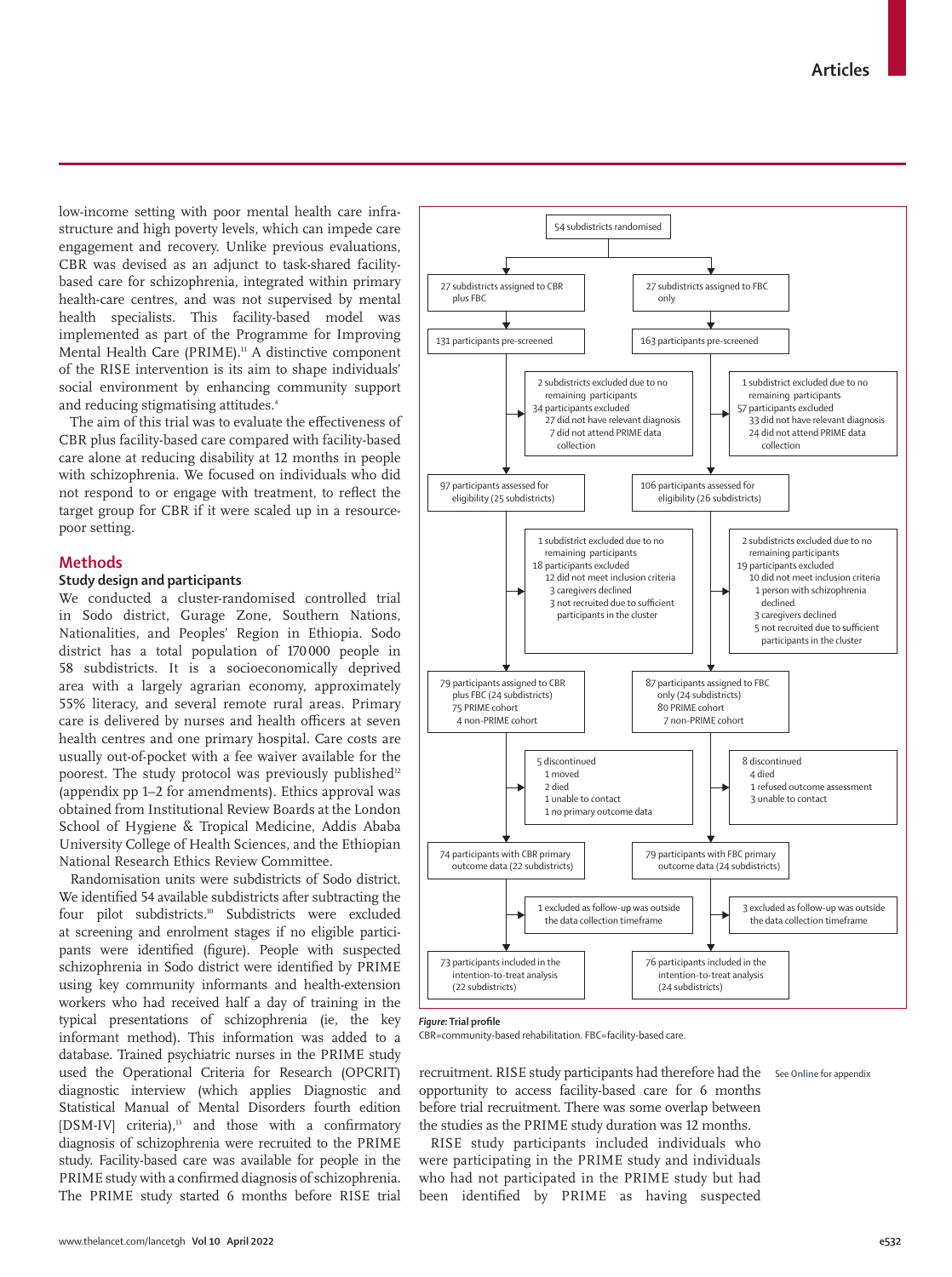schizophrenia (these participants had not attended facility-based care). Participants from the PRIME study were recruited at the PRIME 6-month data collection (or on a separate occasion if they did not attend) and individuals who were not participants in the PRIME study were recruited using the PRIME database of people with suspected schizophrenia. The initial contact for these patients was made by phone call or home visit by the data collector, and a full eligibility assessment visit was subsequently arranged.

For each participant, one primary caregiver was identified who met the criteria of being aged 18 years or older and providing regular support (eg, sustenance). Caregivers could be a spouse, relative, or friend. Potential participants were requested to attend data collection with a caregiver, who was screened for these criteria. If the original caregiver was unavailable at the 12-month data collection, caregiver-reported data were collected from a different caregiver meeting the criteria.

Study participants with a schizophrenia diagnosis who were recruited during participation in the PRIME study underwent full RISE study eligibility assessment by the RISE trial nurse using data gathered at 6 months during the PRIME study. Study participants who were not from the PRIME study were assessed for eligibility, which included the diagnostic OPCRIT interview.

Participants were eligible to enrol in the study if they were aged 18 years or older; were a participant of the PRIME cohort study or residing in Sodo district but not engaged in facility-based care; had a diagnosis of schizophrenia, schizoaffective disorder, or schizophreniform disorder; had no intention to leave the subdistrict; had a primary caregiver willing to participate; and had one or more markers of severe, disabling, or enduring illness (Brief Psychiatric Rating Scale-Expanded [BPRSE] score ≥52, proxy or self-rated 36-item WHO Disability Assessment Schedule [WHODAS] 2.0 score ≥35, continuous illness lasting 6 months, symptomatic for ≥3 of last 6 months, or Clinical Global Impression [CGI] severity score ≥3).

Written informed consent was sought from each eligible participant and caregiver by a trial nurse. For those without capacity to consent, permission was sought from the caregiver and assent from the person with schizophrenia. Individuals were not recruited if they expressed unwillingness to participate. If the participant was unable to write, a thumb impression and a witness's signature were recorded.

### **Randomisation and masking**

Randomisation of subdistricts was carried out before participant recruitment by an independent statistician. 54 subdistricts were randomised (in a 1:1 ratio) to either the intervention (CBR plus facility-based care group) or to the control group (facility-based care alone group). Cluster randomisation was chosen because CBR includes community-level elements.

To prevent an imbalance for potential confounding factors an independent statistician employed an optimisation algorithm calculated for subdistrict mean WHODAS score at PRIME baseline and the potential number of participants per subdistrict. Although not all patients had a PRIME baseline WHODAS score, the majority of participants did; therefore, we deemed that it was appropriate to use these scores to ensure balance between the treatment groups.

They applied the procedure for each of the eight health facilities and used a computer program to randomly choose the allocation sequence from the set of optimal ones. The statistician was masked to the intervention or control label. Researchers responsible for recruiting participants and collecting outcome data were masked to allocation status. To minimise unmasking, participants and CBR workers were requested not to divulge allocation status to researchers, data collectors were assigned to subdistricts where they had no personal links, and primary outcome data were collected first at each assessment. All coauthors (except RB) remained masked until the final analysis was complete.

## **Procedures**

Facility-based care is a stepped care model. The majority of care was delivered in primary care, which comprised prescription of antipsychotic medication, and psychoeducation by nurses and health officers trained for 2 weeks in the WHO mental health Gap Action Programme-Intervention Guide (mhGAP) supervised by a psychiatric nurse. The frequency of contact was determined by clinical need, and there was no minimum requirement. Primary care staff could refer participants to psychiatric nurse-led outpatient care (secondary care) or psychiatristled inpatient care (tertiary care). Health extension workers in each subdistrict were trained in raising awareness of the causes and treatment of mental health disorders. A district-level community-advisory board oversaw implementation of the facility-based care model.

CBR was delivered by 11 CBR workers, each covering a catchment area of one, two, or three subdistricts linked to a health centre. CBR delivery lasted 12 months, commencing immediately after trial recruitment. CBR workers supported a median of seven participants (range 4–11). CBR workers were lay people recruited from the local area with at least 10 years of education but no previous mental health care experience. They received 5 weeks initial manualised training (approximately 150 h) in CBR delivery, including basic counselling and problem-solving techniques, followed by monthly halfday additional training.<sup>14</sup> Training was delivered by psychiatrists and CBR coordinators and was split between classroom teaching and fieldwork. In the pretrial pilot study CBR workers delivered CBR to one family for 6 months.<sup>10</sup>

CBR visits took place at the participants' home and lasted 30–90 mins. The intervention was recovery-oriented,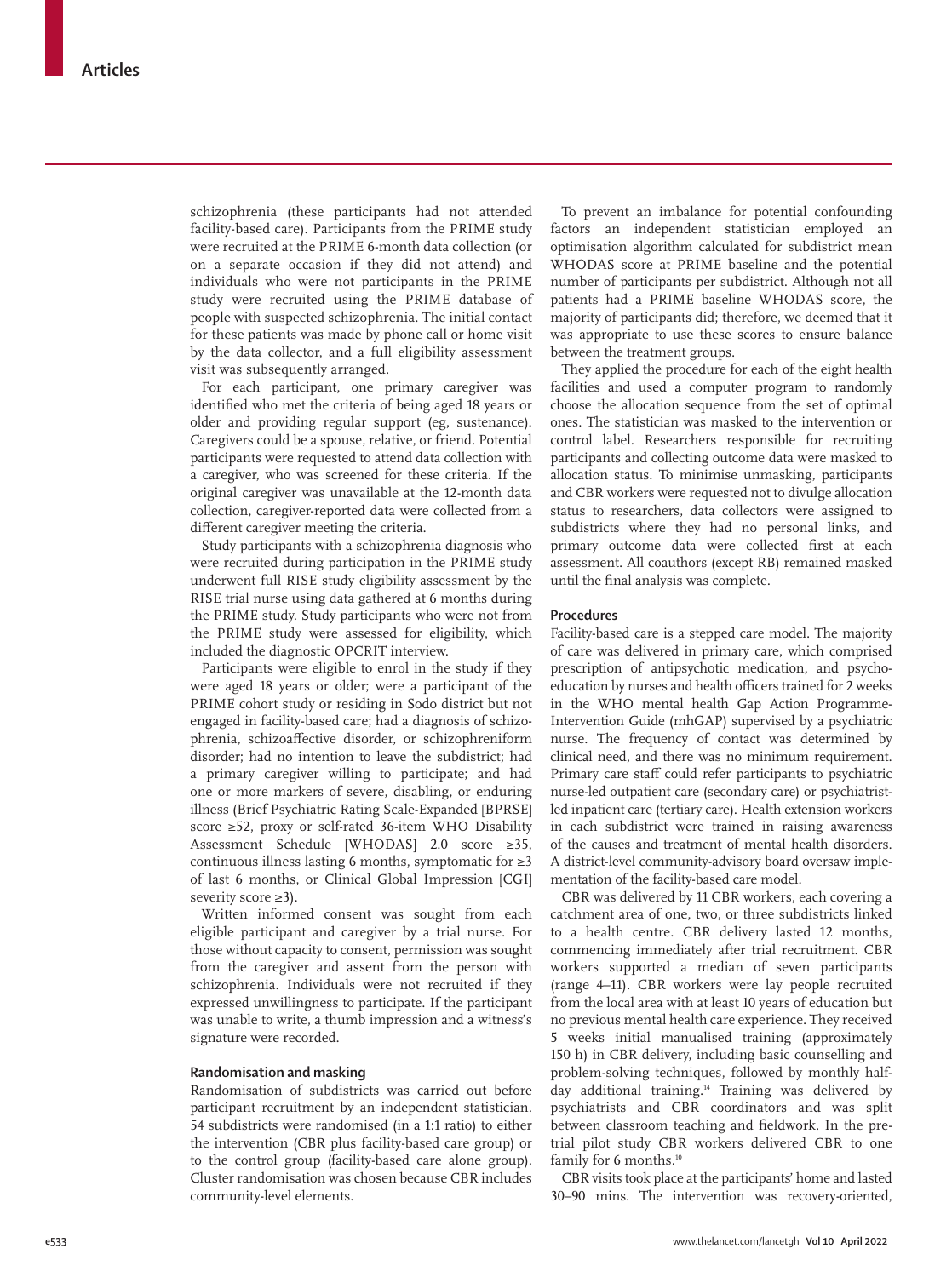rights-based and emphasised social inclusion. Topics included psychoeducation, adherence support, family intervention, crisis management, support returning to work and social activities, and dealing with stigma and stress. In phase 1 (2–3 months duration), home visits were every 1–2 weeks, and the focus was on engagement and addressing core needs. In phase 2 (5–6 months duration), home visits were every 2 weeks. A subset from 11 optional modules were selected to address individual goals. In phase 3 (approximately 4 months duration), the emphasis was on maintaining progress. CBR workers met with community members to mobilise resources for individual participants—eg, treatment costs, food, social support, or family mediation. CBR workers supported facility-based care engagement—eg, attempting to obtain medication fee waivers. At a subdistrict level, CBR workers conducted community mobilisation (eg, meetings raising public awareness and engaging with community leaders) and ran family support groups. Two supervisors, who were not mental health specialists, oversaw the frequency and content of home visits. In addition to regular appointments, CBR workers referred participants to the health centre if suicidal intent, relapse, or medication side-effects were identified.

Process data were recorded at the levels of participant (home visits and community mobilisation), subdistrict (community mobilisation and family group meetings), and CBR worker (Enhancing Assessment of Common Therapeutic Factors-Ethiopia [ENACTE] competency assessments,14 conducted by independent psychiatric nurses). Minimum adequate CBR participation was predefined as ten or more home visits and optimal CBR participation was predefined as 21 or more home visits.

Data were collected at baseline, 6 months, and 12 months (primary endpoint) at the participant's home or health centre. Sociodemographic information was collected at the PRIME cohort study baseline, or (for participants not in the PRIME cohort study) at RISE trial baseline. Self-rated WHODAS data was collected at PRIME baseline and used for the optimisation algorithm employed in randomisation. Self-reported prescription of antipsychotic medication (all timepoints) and receipt of free medication (12 months only) was recorded.

## **Outcomes**

All outcomes were measured at an individual level. The primary outcome was disability, measured with the proxy-rated 36-item WHODAS 2.0 total score at 12 months (with a prespecified timeframe of 10 weeks either side of the 12 months), calculated using itemresponse theory-based scoring. Normative data indicate 95% of the general population score less than 50 (range 0–100).15 Domain scores for understanding and communication, getting around, self-care, getting along with people, life activities (household and work), and participation in society were secondary outcomes. WHODAS 2.0 is an instrument for assessing disability relating to any health condition across cultures. Sociocultural adaptation and validation of the WHODAS in people with schizophrenia has been completed in Ethiopia.16 The rationale for using the proxy version, completed by a caregiver, was that reporting can vary among people with schizophrenia according to their mental state, and the proxy version showed a greater responsiveness to change in a local study.16

Secondary outcomes were 6-month proxy-rated WHODAS total and domain scores; 6 and 12-month symptom severity (CGI):<sup>17</sup> and 12-month self-rated WHODAS total and domain scores, proxy and selfrated days unable to work in the past month, symptom severity (BPRSE),<sup>18</sup> Butajira Functioning Scale (BFS) score (a locally developed scale),<sup>19</sup> relapse (Life Chart Schedule),<sup>20</sup> health facility attendance for mental health (adapted Client Service Receipt Inventory [CSRI]), medication non-adherence (ordinal and 4-item Morisky Medication Adherence scales), physical restraint, discrimination (Discrimination and Stigma Scale-12),<sup>21</sup> and employment. Caregiver outcomes were caregiving burden (Involvement Evaluation Questionnaire [IEQ]) and mood (Patient Health Questionnaire-9 [PHQ-9]),<sup>22</sup> shown in the appendix (pp  $2-3$ ). We systematically assessed for the serious adverse events: death (by suicide or any cause), suicide attempts, and hospital admissions (due to suicide attempt, serious side effect of anti-psychotic medication, or any other serious medical emergency). We also recorded any other adverse events that were detected. Lay data collectors collected all data except for symptom severity, relapse, and prescription of medication, which were collected by psychiatric nurses.

## **Statistical analysis**

Assuming a 23% attrition rate, we aimed to recruit 182 participants to provide a sample size for analysis of 140 participants with schizophrenia in 54 subdistricts. This sample size provides 85% power to detect a 20% absolute difference in WHODAS scores between the treatment groups, with 5% significance, assuming a mean WHODAS score of 50 in the control (facility-based care) group, a co-efficient of variation of 0·14, and a within-cluster SD of 16.

Initial analyses compared the baseline characteristics of participants and subdistricts with the completion of 12-month outcome assessments and between treatment groups. Analyses were done in participants according to the group that they were randomised to. Outcome measures were summarised at baseline, 6-month, and 12-month data points by treatment group. For continuous outcomes, we estimated intervention effects using linear mixed-effects regression and reported them as minimally-adjusted mean differences, fully-adjusted mean differences (FAMDs), and effect sizes defined as standardised mean differences, with 95% CIs. For binary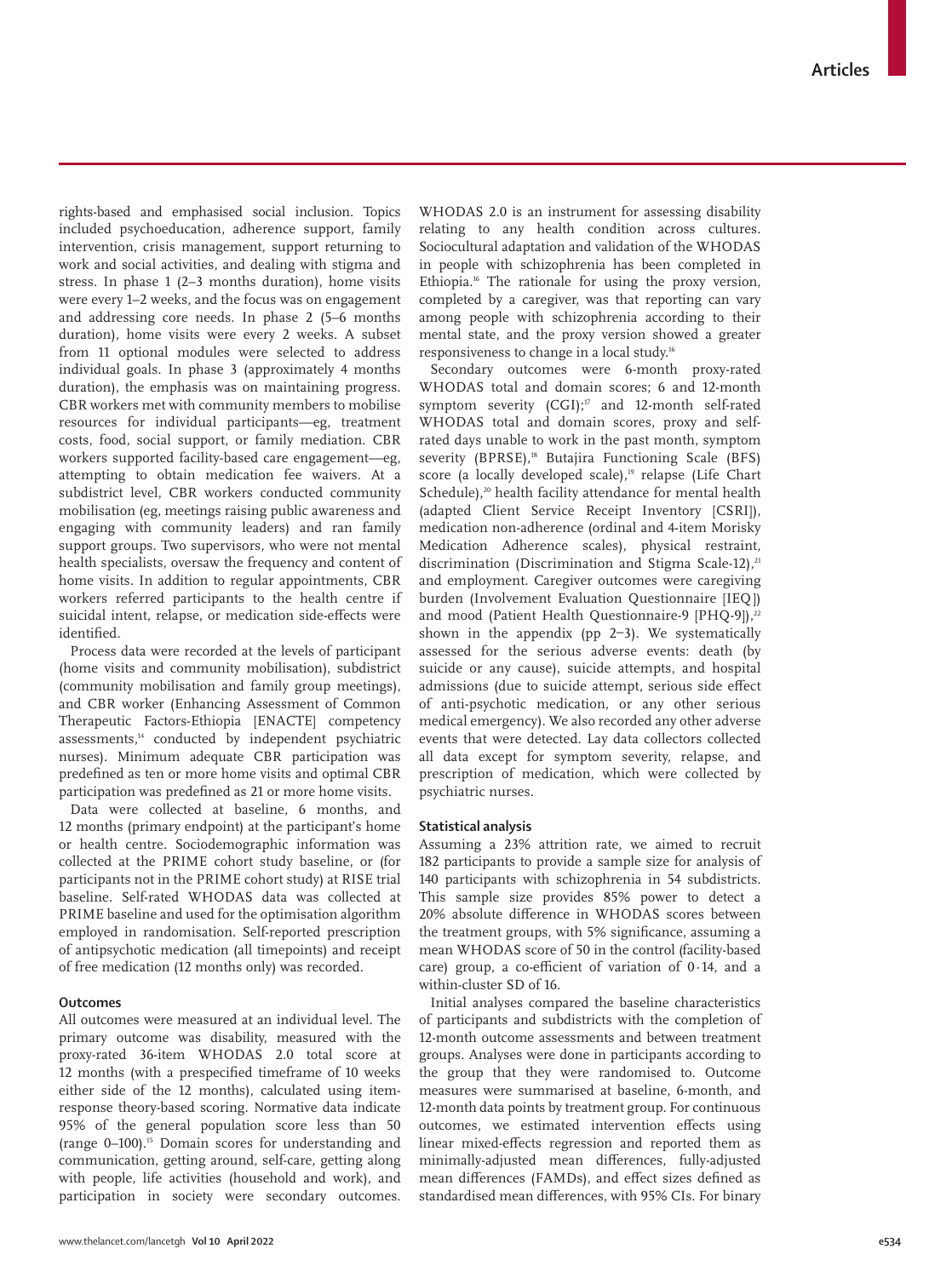|                                                               | Facility-<br>based care<br>group<br>$(n=87)$ | <b>CBR</b> plus<br>facility-based<br>care group<br>$(n=79)$ |
|---------------------------------------------------------------|----------------------------------------------|-------------------------------------------------------------|
| Participant                                                   |                                              |                                                             |
| Sex                                                           |                                              |                                                             |
| Male                                                          | 51 (59%)                                     | 52 (66%)                                                    |
| Female                                                        | 36 (41%)                                     | 27 (34%)                                                    |
| Age, years (median [IQR])                                     | 33 (25-40)                                   | $30(25-45)$                                                 |
| Marital status*                                               |                                              |                                                             |
| Single                                                        | 41/80 (51%)                                  | 38/75 (51%)                                                 |
| Has a partner (married or married but<br>not living together) | 26/80 (33%)                                  | 25/75 (33%)                                                 |
| Separated, divorced, or widowed                               | 13/80 (16%)                                  | 12/75 (16%)                                                 |
| Occupation                                                    |                                              |                                                             |
| No occupation                                                 | 15 (17%)                                     | 9(11%)                                                      |
| Home worker                                                   | 33 (38%)                                     | 27 (34%)                                                    |
| Unskilled labourer                                            | 34 (39%)                                     | 42 (53%)                                                    |
| Other                                                         | 5(6%)                                        | 1(1%)                                                       |
| Education status*                                             |                                              |                                                             |
| No formal education                                           | 46/80 (58%)                                  | 36/75 (48%)                                                 |
| Primary education                                             | 22/80 (28%)                                  | 35/75 (47%)                                                 |
| Secondary education and above                                 | 12/80 (15%)                                  | 4/75 (5%)                                                   |
| Socioeconomic status*                                         |                                              |                                                             |
| Higher (poverty index $\leq$ 3)                               | 42/80 (53%)                                  | 47/74 (64%)                                                 |
| Lower (poverty index > 3)                                     | 38/80 (48%)                                  | 27/74 (36%)                                                 |
| Residence*                                                    |                                              |                                                             |
| Urban                                                         | 11/80 (14%)                                  | 8/74 (11%)                                                  |
| Rural                                                         | 69/80 (86%)                                  | 66/74 (89%)                                                 |
| Travel time to nearest health facility*                       |                                              |                                                             |
| ≤60 mins                                                      | 51/80 (64%)                                  | 48/75 (64%)                                                 |
| 61-120 mins                                                   | 13/80 (16%)                                  | 17/75 (23%)                                                 |
| $\geq$ 121 mins                                               | 16/80 (20%)                                  | 10/75 (13%)                                                 |
| Diagnosis                                                     |                                              |                                                             |
| Schizophrenia                                                 | 70 (80%)                                     | 68 (86%)                                                    |
| Schizoaffective or schizophreniform<br>disorder               | 17 (20%)                                     | 11 (14%)                                                    |
| Duration of illness in years* (median<br>[IQR])               | $4(1.9-9);$<br>n=64                          | $3.7(1.5-7.3);$<br>$n = 55$                                 |
| Comorbid medical disorder*                                    |                                              |                                                             |
| No                                                            | 69/76 (91%)                                  | 69/72 (96%)                                                 |
| Yes                                                           | 7/76 (9%)                                    | 3/72(4%)                                                    |
| Proxy-rated total WHODAS (mean [SD])                          | 52.6 (23.6)                                  | 50.2(23.6)                                                  |
| BPRSE total (mean [SD])                                       | 47.2(13.4);<br>n=85                          | 48.9(14.2);<br>$n=75$                                       |
| CGI                                                           |                                              |                                                             |
| Normal or borderline score                                    | 6 (7%)                                       | 2(3%)                                                       |
| At least mildly ill (score ≥3)                                | 81 (93%)                                     | 77 (97%)                                                    |
|                                                               | (Table 1 continues in next column)           |                                                             |

|                                                         | Facility-<br>based care<br>qroup<br>$(n=87)$ | <b>CBR</b> plus<br>facility-based<br>care group<br>$(n=79)$ |
|---------------------------------------------------------|----------------------------------------------|-------------------------------------------------------------|
| (Continued from previous column)                        |                                              |                                                             |
| Illness course lasting 6 months (LCS)                   |                                              |                                                             |
| Episodic                                                | 3(3%)                                        | 4 (5%)                                                      |
| Continuous                                              | 66 (76%)                                     | 66 (84%)                                                    |
| Never psychotic                                         | 18 (21%)                                     | 9(11%)                                                      |
| Antipsychotic medication adherence                      |                                              |                                                             |
| All or most of the time                                 | 35/83 (42%)                                  | 36/77 (47%)                                                 |
| Sometimes, occasionally, or not at all                  | 48/83 (58%)                                  | 41/77 (53%)                                                 |
| Engagement with care                                    |                                              |                                                             |
| No healthcare attendance and no<br>medication adherence | 32/83 (39%)                                  | 30/77 (39%)                                                 |
| Either healthcare attendance or<br>medication adherence | 23/83 (28%)                                  | 17/77 (22%)                                                 |
| Healthcare attendance and medication<br>adherence       | 28/83 (34%)                                  | 30/77 (39%)                                                 |
| $AUDIT total \geq 8$                                    |                                              |                                                             |
| No                                                      | 70/86 (81%)                                  | 58/74 (78%)                                                 |
| Yes                                                     | 16/86 (19%)                                  | 16/74 (22%)                                                 |
| Restrained last 6 months                                |                                              |                                                             |
| No                                                      | 82 (94%)                                     | 75 (95%)                                                    |
| Yes                                                     | 5(6%)                                        | 4 (5%)                                                      |
| Any experience of discrimination last 6 months          |                                              |                                                             |
| No                                                      | 40 (46%)                                     | 38 (48%)                                                    |
| Yes                                                     | 47 (54%)                                     | 41 (52%)                                                    |
| Unemployed                                              |                                              |                                                             |
| No                                                      | 32 (37%)                                     | 38 (48%)                                                    |
| Yes                                                     | 55 (63%)                                     | 41 (52%)                                                    |
| Social support                                          |                                              |                                                             |
| Poor                                                    | 23 (26%)                                     | 35 (44%)                                                    |
| Intermediate                                            | 49 (56%)                                     | 31 (39%)                                                    |
| Strong                                                  | 15 (17%)                                     | 13 (17%)                                                    |
| Caregiver                                               |                                              |                                                             |
| Mean total IEQ score (mean [SD])                        | 40.1 (16.0)                                  | 40.7(19.4)                                                  |
| PHQ-9 score ≥5                                          |                                              |                                                             |
| No                                                      | 57 (66%)                                     | 36 (46%)                                                    |
| Yes                                                     | 30 (34%)                                     | 43 (54%)                                                    |
| Unemployed                                              |                                              |                                                             |
| No                                                      | 55 (63%)                                     | 43 (54%)                                                    |
| Yes                                                     | 32 (37%)                                     | 36 (46%)                                                    |
|                                                         |                                              | (Table 1 continues in next column)                          |

outcomes, we reported intervention effects as minimally-adjusted, fully-adjusted odds ratios (FAORs), and 95% CIs estimated from logistic random effect regression models. Minimally-adjusted models included baseline proxy-rated WHODAS total score, health centre (fixed effect), and subdistrict (random effect). Fully adjusted models included variables associated with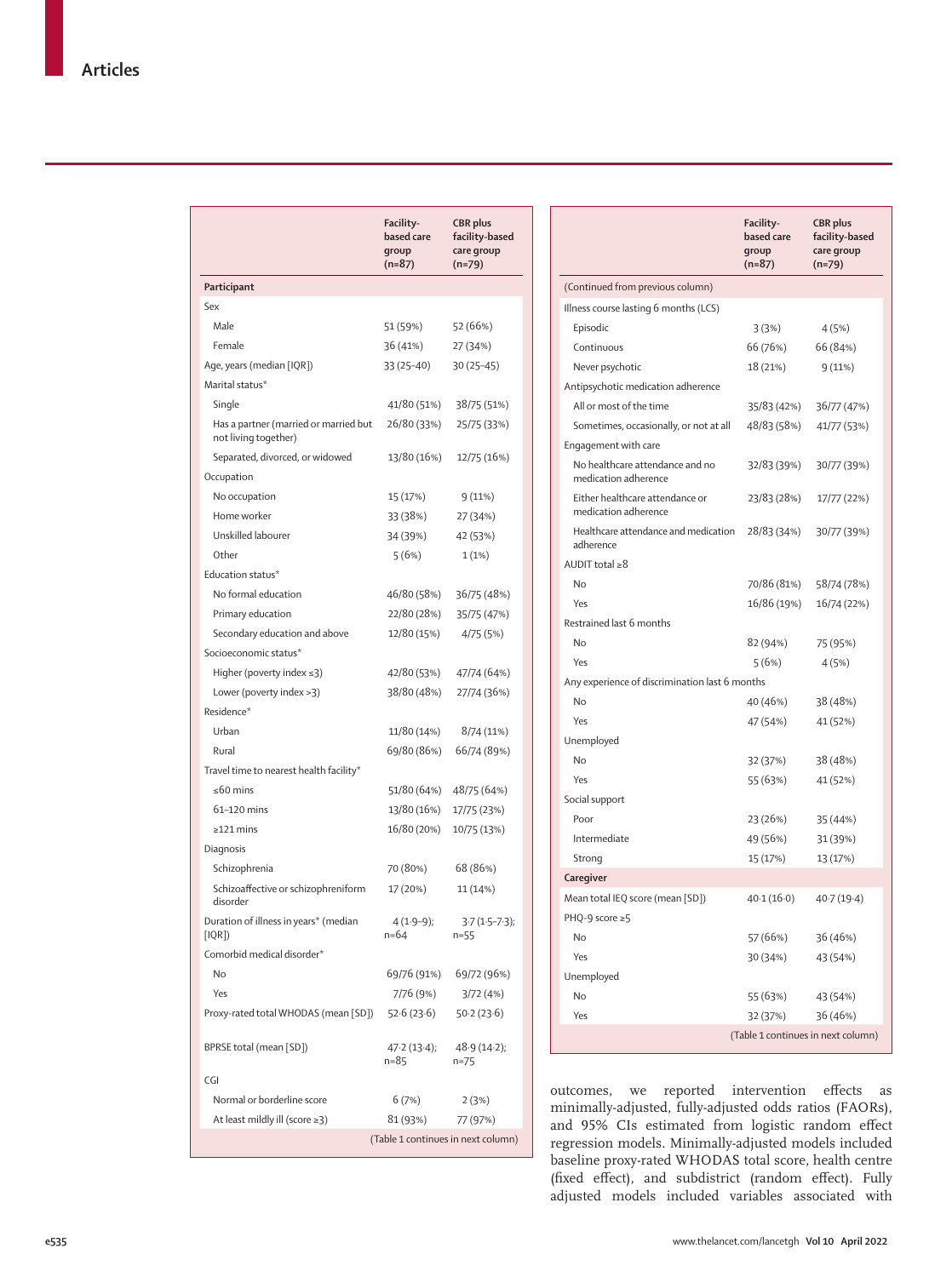|                                                                               | Facility-<br>based care<br>qroup<br>$(n=87)$ | CBR plus<br>facility-based<br>care group<br>$(n=79)$ |  |  |
|-------------------------------------------------------------------------------|----------------------------------------------|------------------------------------------------------|--|--|
| (Continued from previous column)                                              |                                              |                                                      |  |  |
| Sub-district                                                                  |                                              |                                                      |  |  |
| Location                                                                      |                                              |                                                      |  |  |
| Urban                                                                         | 1/24(4%)                                     | 2/24(8%)                                             |  |  |
| Rural                                                                         | 23/24 (96%)                                  | 22/24 (92%)                                          |  |  |
| Baseline number of participants<br>(median [IQR])                             | $3(1.5 - 4.5)$                               | $2.5(1-5)$                                           |  |  |
| Proxy-rated total WHODAS (median<br>[IQR])                                    | 52.8<br>$(45.2 - 61.1)$                      | 54.1<br>$(41.4 - 62.4)$                              |  |  |
| Data are n or n/N (%) unless otherwise indicated. Percentage totals might not |                                              |                                                      |  |  |

Data are n or n/N (%) unless otherwise indicated. Percentage totals might not equal 100% due to rounding. CBR=community-based rehabilitation. WHODAS=World Health Organization Disability Assessment Schedule. BPRSE=Brief Psychiatric Rating Scale Expanded. CGI=Clinical Global Impression scale. LCS=Life Chart Schedule. AUDIT=Alcohol Use Disorder Identification Test. IEQ=Involvement Evaluation Questionnaire. PHQ-9=Patient Health Questionairre-9. \*Data collected at PRIME cohort study baseline.

*Table 1:* **Baseline characteristics of RISE trial participants by treatment group**

missingness (threshold  $p<0.10$ ), and variables deemed unbalanced between groups at baseline.

We assessed modification of treatment effect by predefined effect modifiers (sex and baseline symptom severity, disability, alcohol use disorder, social support, and socioeconomic status) using the likelihood ratio test. If two or less WHODAS items were missing, the mean score across all domain items was assigned to the missing items.

Process data were summarised for participant, subdistrict, and CBR worker levels. We calculated the proportion of participants prescribed antipsychotic medication at each timepoint and accessing free medication at 12 months; the numbers and proportions of participants lost to follow-up, and the reasons overall and by group; the proportion of participants for whom the assessor was unmasked; and the numbers and proportions of participants with each serious adverse event type and any serious adverse event by group.

The primary analyses were complete case (ie, we only included participants with data on the variables of interest). Sensitivity analyses included inclusion of participants with data collected within the timeframe of 6 weeks either side of the 12 months or at any time; exclusion of caregivers who differed between baseline and 12 months; and multiple imputation of missing data with a linear or logistic imputation model as appropriate, adjusting for factors associated with missingness, for the imputation with 50 imputed datasets. Statistical analyses were done with Stata, version 15. All analyses were prespecified, except the description of medication prescription. An independent Data Safety and Monitoring Board oversaw the study. The trial is registered with ClinicalTrials.gov, NCT02160249.

## **Role of the funding source**

The funder of the study had no role in study design, data collection, data analysis, data interpretation, or writing of the report.

# **Results**

Participants were enrolled between Sept 16, 2015, and March 11, 2016, (figure). Of the 54 available subdistricts, 27 were randomly assigned to the CBR plus facility-based care group and 27 to the facility-based care group. A total of 294 potential participants were prescreened and 91 were excluded. A further 37 individuals were not enrolled; of these, one participant and six (3%) caregivers of 203 participants and linked caregivers declined (three caregivers in the CBR plus facility-based care group and one participant and three caregivers in the facility-based care group). Three subdistricts were excluded at each of the prescreening and enrolment stages because there were no eligible participants. Therefore, 48 of 54 potential subdistricts were included. 24 subdistricts (79 participants) were assigned to the CBR plus facility-based care group and 24 subdistricts (87 participants) were assigned to the facility-based care group. Primary outcome data collected in the predefined timeframe were available for 73 (92%) of 79 participants in the CBR plus facility-based care group (22 subdistricts) and 76 (87%) of 87 participants in the facility-based care group (24 subdistricts); see figure).

Participants had a median age of 31·4 years (range 18·0–80·0). At baseline there were high levels of disability (mean proxy-rated WHODAS 51·5 [SD 23·6]), and 132 (80%) of 166 participants reported continuous illness over the previous 6 months. Participants in the facility-based care group were more likely than those in the CBR plus facility-based care group to be female, to have lower household socio-economic status, to be unemployed, and to have social support. Caregivers in the facility-based care group were less likely to be unemployed or be depressed than caregivers in the CBR plus facility-based care group (table 1). At baseline, 38 (44%) of 87 participants in the facility-based care group and 42 (54%) of 79 participants in the CBR plus facility-based care group had been prescribed antipsychotic medication, increasing to 39 (49%) of 79 participants in the facility-based care group and 58 (77%) of 75 participants in the CBR plus facility-based care group at 12-months (appendix p 3). Almost all prescriptions were for oral first-generation antipsychotics (chlorpromazine and haloperidol). At 12-months, free antipsychotic medication was available to 24 (30%) of 79 participants in the facility-based care group and 37 (50%) of 74 participants in the CBR plus facility-based care group (appendix p 3).

There was evidence of a favourable intervention effect on the primary outcome, proxy-rated WHODAS score at 12 months. The mean WHODAS scores at 12 months were 46·1 (SD 23·3) in the facility-based care group and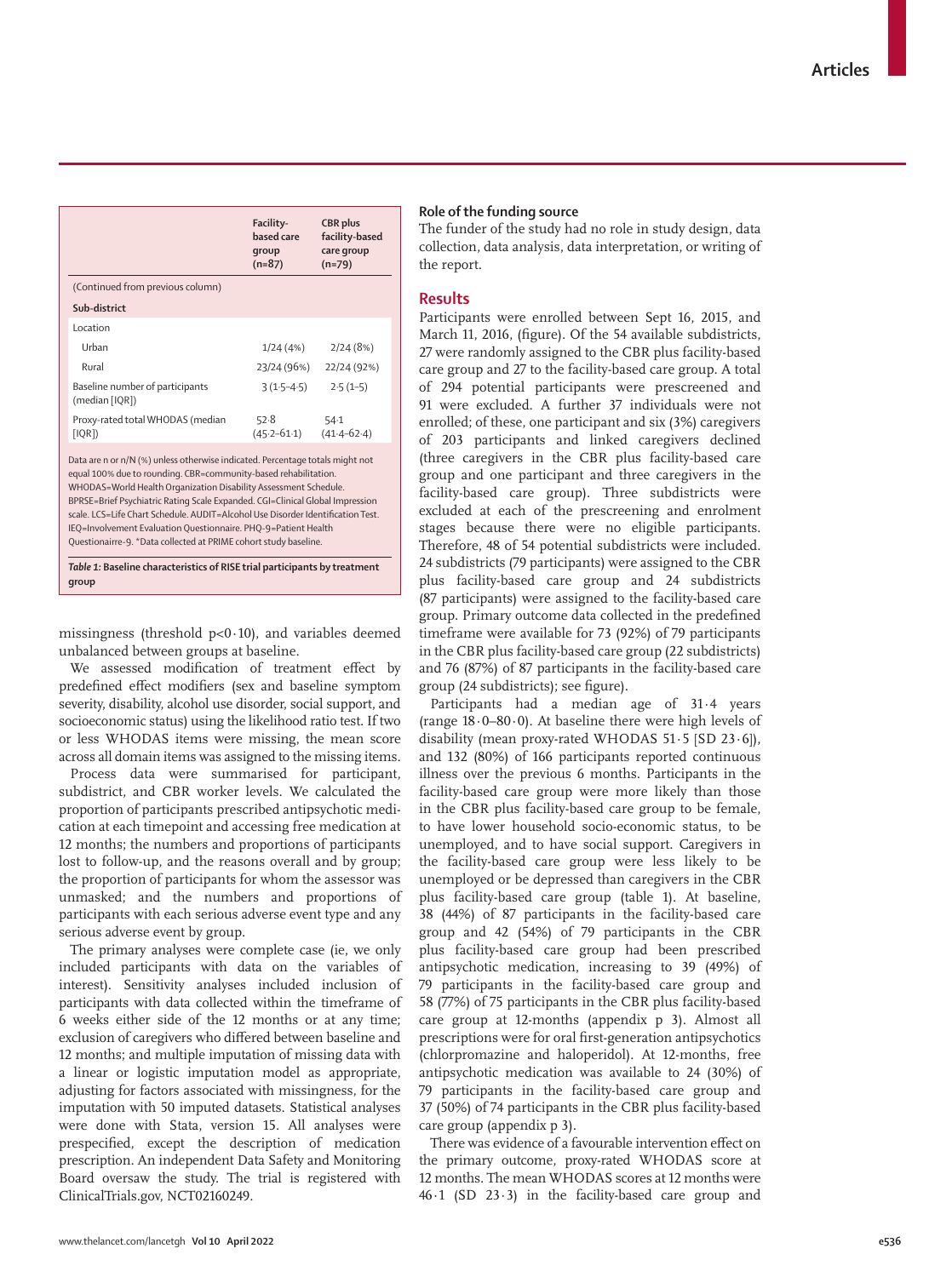|                                                                              | Facility-based care<br>$(n=76)$ | CBR plus facility-<br>based care (n=73) | Minimally adjusted analysis                |         | Fully adjusted analysis                                |         | Effect size (95% CI)            |  |
|------------------------------------------------------------------------------|---------------------------------|-----------------------------------------|--------------------------------------------|---------|--------------------------------------------------------|---------|---------------------------------|--|
|                                                                              |                                 |                                         | Mean difference or odds<br>ratio (95% CI)* | p value | Mean difference or odds<br>ratio (95% CI) <sup>+</sup> | p value |                                 |  |
| <b>Primary outcome</b>                                                       |                                 |                                         |                                            |         |                                                        |         |                                 |  |
| Proxy-rated WHODAS-36 total score                                            | 46.1(23.3)                      | 40.6(22.5)                              | $-6.23$ ( $-13.82$ to $1.35$ )             | 0.11    | $-8.13$ ( $-15.85$ to $-0.40$ )                        | 0.039   | $0.35(0.02 \text{ to } 0.67)$   |  |
| Secondary outcomes                                                           |                                 |                                         |                                            |         |                                                        |         |                                 |  |
| Proxy-rated WHODAS-36 domain scores                                          |                                 |                                         |                                            |         |                                                        |         |                                 |  |
| Cognition                                                                    | 53.9(29.9)                      | 47.1(30.3)                              | $-5.97$ ( $-14.75$ to $2.81$ )             | 0.18    | $-9.65$ (19.31 to 0.01)                                | 0.050   | 0.32 (-0.01 to 0.64)            |  |
| Mobility                                                                     | 21.5(24.4)                      | 19.4(21.3)                              | $-2.76$ ( $-12.02$ to $6.49$ )             | 0.56    | $-3.07$ ( $-13.52$ to $7.38$ )                         | 0.57    | $0.13$ (-0.19 to $0.46$ )       |  |
| Self care                                                                    | 32.8(29.0)                      | 30.8(24.3)                              | $-2.48$ ( $-13.34$ to $8.38$ )             | 0.65    | $-3.44$ ( $-14.4$ to $7.56$ )                          | 0.54    | $0.13 (-0.19 to 0.45)$          |  |
| Getting along                                                                | 49.3(31.1)                      | 38.8(30.9)                              | $-12.20$ ( $-22.38$ to $-2.03$ )           | 0.019   | $-14.32$ ( $-26.60$ to $-2.05$ )                       | 0.022   | $0.45(0.12 - 0.77)$             |  |
| Life activities: household                                                   | 66.6(33.4)                      | 61.1(34.8)                              | $-6.09$ ( $-16.85$ to $4.67$ )             | 0.27    | $-7.37$ ( $-18.72$ to $3.98$ )                         | 0.20    | 0.22 (-0.11 to 0.54)            |  |
| Life activities: work                                                        | 62.7(32.0)                      | 56.4(32.6)                              | $-6.51$ ( $-16.49$ to 3.47)                | 0.20    | $-9.22$ ( $-20.00$ to $1.57$ )                         | 0.094   | $0.28$ (-0.04 to 0.60)          |  |
| Participation                                                                | 41.7(23.1)                      | 36.5(24.5)                              | $-6.73$ ( $-14.7$ to $1.19$ )              | 0.096   | $-8.86$ ( $-16.81$ to $-0.91$ )                        | 0.029   | 0.36 (0.04 to 0.69)             |  |
| Proxy-rated number of days unable to<br>work last month                      | $8(2.5 \text{ to } 20)$         | $7(3-15)$                               | $-2.64$ ( $-6.22$ to 0.95)                 | 0.15    | $-3.04$ ( $-7.10$ to $1.03$ )                          | 0.14    | $0.30$ (-0.03 to 0.62)          |  |
| Self-rated WHODAS total score                                                | 34.2 (24.2); n=57               | 29.8 (19.8); n= 59                      | $-3.65$ ( $-11.84$ to $4.54$ )             | 0.38    | -4.77 (-13.81 to 4.26)                                 | 0.30    | $0.21$ (-0.15 to $0.58$ )       |  |
| Self-rated WHODAS domain scores                                              |                                 |                                         |                                            |         |                                                        |         |                                 |  |
| Cognition                                                                    | 35.3 (29.9); n=57               | 32.8 (26.9); n=59                       | $0.83$ (-10.11 to 11.76)                   | 0.88    | $-2.07$ ( $-14.15$ to $10.00$ )                        | 0.74    | 0.07 (-0.29 to 0.44)            |  |
| Mobility                                                                     | 15.0 (21.3); n=57               | 17.8 (21.6); n=59                       | 0.59 (-9.30 to 10.48)                      | 0.91    | 2.53 (-7.39 to 12.45)                                  | 0.62    | $0.12$ (-0.25 to 0.48)          |  |
| Self-care                                                                    | 21.2 (24.1); n=57               | 19.5 (18.3); n=59                       | $-0.83$ ( $-10.26$ to $8.60$ )             | 0.86    | $-1.16$ ( $-10.22$ to $7.90$ )                         | 0.80    | 0.05 (-0.31 to 0.42)            |  |
| Getting along                                                                | 34.4 (32.0); n=57               | 25.0 (24.5); n=59                       | $-6.82$ ( $-17.59$ to 3.95)                | 0.22    | $-7.76$ ( $-19.60$ to $4.08$ )                         | 0.20    | $0.27$ (-0.10 to $0.63$ )       |  |
| Life activities: household                                                   | 55.6 (36.4); n=57               | 47.5 (34.4); n=59                       | $-7.19$ ( $-19.85$ to $5.47$ )             | 0.27    | $-11.96$ ( $-25.92$ to $1.99$ )                        | 0.093   | 0.33 (-0.03 to 0.70)            |  |
| Life activities: work                                                        | 50.3 (33.5); n=57               | 42.7 (33.0); n=59                       | $-7.24$ ( $-18.95$ to $4.47$ )             | 0.23    | $-10.05$ ( $-22.95$ to $2.85$ )                        | 0.13    | $0.30$ (-0.07 to 0.66)          |  |
| Participation                                                                | 33.0 (23.7); n=57               | 27.0 (21.2); n=59                       | $-5.84$ ( $-14.33$ to $2.64$ )             | 0.18    | $-5.70$ ( $-15.82$ to $4.41$ )                         | 0.27    | $0.25$ (-0.11 to $0.62$ )       |  |
| Self-rated number of days unable work last<br>month                          | 4 (0 to 10); n=57               | 5 (0 to 10); n=59                       | $-1.92$ ( $-5.19$ to $1.35$ )              | 0.25    | $-2.06$ ( $-5.35$ to 1.23)                             | 0.22    | $0.27$ (-0.10 to $0.63$ )       |  |
| Proxy-rated Butajira Functioning Scale                                       | 98.5(38.7)                      | 88.4(35.8)                              | $-7.15$ ( $-20.11$ to $5.81$ )             | 0.28    | $-5.39$ ( $-18.96$ to $8.18$ )                         | 0.44    | $0.14 (-0.18 \text{ to } 0.46)$ |  |
| Symptom severity                                                             |                                 |                                         |                                            |         |                                                        |         |                                 |  |
| <b>BPRSE</b> score‡                                                          | 45.4 (13.7); n=68               | $41.6(15.6)$ ; n=67                     | $-4.81(-10.08$ to 0.47)                    | 0.074   | $-5.31$ ( $-10.86$ to 0.23)                            | 0.060   | 0.36 (-0.01 to 0.70)            |  |
| At least mildly ill (CGI score ≥3)‡                                          | 63 (83%)                        | 48 (66%)                                | OR 0.37 (0.16 to 0.85)                     | 0.020   | OR 0.26 (0.09 to 0.81) §                               | 0.019   | $\ddot{\phantom{0}}$            |  |
| Relapse                                                                      |                                 |                                         |                                            |         |                                                        |         |                                 |  |
| Relapsed                                                                     | 15 (21%); n=73                  | 17 (25%); n=67                          | OR 1.06 (0.38 to 2.97)                     | 0.91    | OR 1.46 (0.46 to 4.64)¶                                | 0.52    |                                 |  |
| Medication & health service use                                              |                                 |                                         |                                            |         |                                                        |         |                                 |  |
| Non-adherent (takes medication<br>sometimes, occasionally, or never)         | 43 (57%)                        | 21 (29%)                                | OR 0.16 (0.05 to 0.51)                     | 0.0020  | OR 0.19 (0.07 to 0.51)                                 | 0.0010  | $\ddotsc$                       |  |
| Any non-adherent behaviour                                                   | 46 (61%)                        | 34 (47%)                                | OR 0.50 (0.24 to 1.07)                     | 0.08    | OR 0.63 (0.25 to 1.56)                                 | 0.32    |                                 |  |
| No attendance at a health facility for<br>mental health in the last 3 months | 36 (47%)                        | 15 (21%)                                | OR 0.23 (0.10 to 0.54)                     | 0.0010  | OR 0.19 (0.07 to 0.54)                                 | 0.0020  |                                 |  |
| Physical restraint                                                           |                                 |                                         |                                            |         |                                                        |         |                                 |  |
| Restrained in the last 6 months                                              | 5(7%)                           | 5(7%)                                   | OR 1.09 (0.23 to 5.15)                     | 0.91    | OR 2.72 (0.34 to 21.83)                                | 0.35    |                                 |  |
| Discrimination                                                               |                                 |                                         |                                            |         |                                                        |         |                                 |  |
| Any experience of discrimination in the<br>last 6 months                     | 39 (51%)                        | 46 (63%)                                | OR 2.08 (0.98 to 4.42)                     | 0.057   | OR 2.26 (0.88 to 5.81)                                 | 0.089   |                                 |  |
| Economic activity                                                            |                                 |                                         |                                            |         |                                                        |         |                                 |  |
| Unemployed                                                                   | 47 (62%)                        | 51 (70%)                                | OR 1.76 (0.69 to 4.49)                     | 0.24    | OR 3.80 (1.10 to 13.07)                                | 0.034   | $\ddotsc$                       |  |

Data are n (%), mean (SD), or median (IQR) unless otherwise indicated. Continuous outcomes display adjusted mean differences and binary outcomes display odds ratio. CBR=community-based rehabilitation. WHODAS= World Health Organization Disability Assessment Schedule. BPRSE=Brief Psychiatric Rating Scale Expanded. CGI=Clinical Global Impression scale. IEQ=Involvement Evaluation Questionnaire. PHQ-9=Patient Health Questionnaire-9. \*Adjusted for sub-district (cluster) as random effect and health centre and baseline score of outcome as fixed effects. †Unless otherwise stated, adjusted for sub-district (cluster) as a random effect and health centre, baseline score of outcome, baseline disability (proxy-rated total WHODAS), sex, age, residence, baseline socio-economic status, baseline illness course, baseline caregiver burden (IEQ), illness duration, baseline employment status, baseline caregiver employment status, baseline social support, and baseline caregiver depression (PHQ-9) as fixed effects. Illness course and social support reduced to two categories to avoid problems with data sparsity. ‡For BPRSE and CGI (clinician administered interview) one participant differs to all other outcomes (lay data collector interview). §Fully adjusted model excludes residence due to data sparsity. ¶Fully adjusted model excludes socioeconomic status due to data sparsity.

*Table 2:* **Primary and secondary outcomes in people with schizophrenia at 12 months (plus or minus 10 weeks)**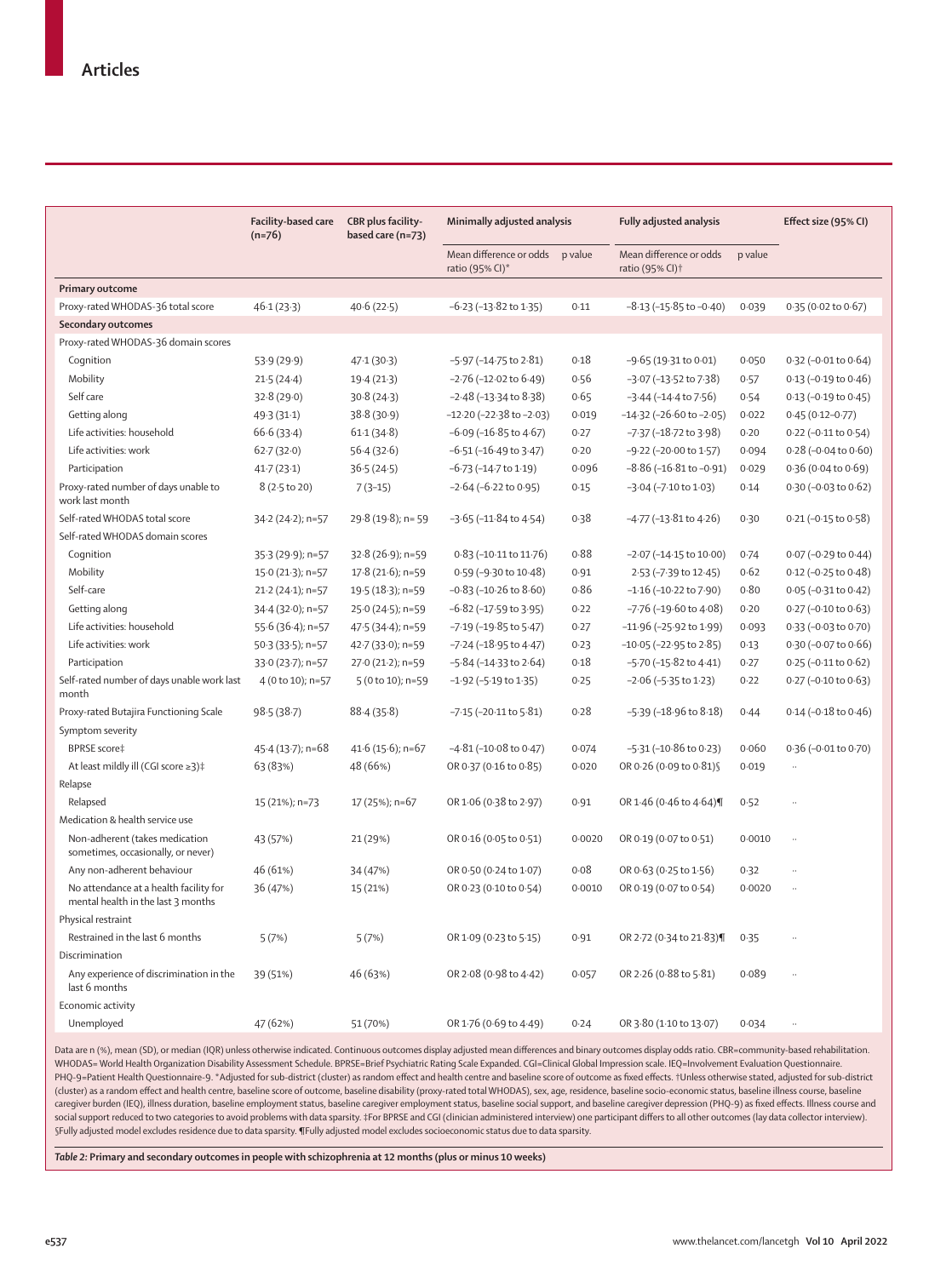|                               | Facility-based<br>care $(n=76)$ | CBR plus<br>facility-based<br>care (n=73) | Minimally adjusted analysis                |         | Fully adjusted analysis                                |         | Effect size (95% CI)         |
|-------------------------------|---------------------------------|-------------------------------------------|--------------------------------------------|---------|--------------------------------------------------------|---------|------------------------------|
|                               |                                 |                                           | Mean difference or<br>odds ratio (95% CI)* | p value | Mean difference or<br>odds ratio (95% CI) <sup>+</sup> | p value |                              |
| Caregiver depression          |                                 |                                           |                                            |         |                                                        |         |                              |
| PHQ-9 score                   | 4.9(3.3)                        | 4.8(3.2)                                  | $-0.66$ ( $-2.05$ to 0.73)                 | 0.35    | $-0.52$ ( $-1.72$ to $0.69$ )                          | 0.40    | $0.16$ (-0.16 to 0.48)       |
| PHQ-9 score $\geq$ 5          | 35 (46%)                        | 38 (52%)                                  | OR 0.88 (0.34 to 2.28)                     | 0.79    | OR 0.94 (0.32 to 2.81)                                 | 0.91    | $\cdots$                     |
| Caregiver caring burden       |                                 |                                           |                                            |         |                                                        |         |                              |
| IEQ urging domain             | 12.1(6.1)                       | 14.1(6.4)                                 | 2.23 (-0.33 to 4.79)                       | 0.088   | 1.44 (-0.88 to 3.77)                                   | 0.22    | $0.23$ (-0.55 to 0.09)       |
| IEQ supervision<br>domain     | 6.4(5.2)                        | 7.2(5.3)                                  | 0.92 (-0.92 to 2.76)                       | 0.33    | $0.29$ (-1.74 to 2.33)                                 | 0.78    | $0.06$ ( $-0.38$ to $0.27$ ) |
| IEQ tension domain            | 6.6(5.1)                        | 5.6(5.5)                                  | $-1.59$ ( $-3.20$ to 0.02)                 | 0.053   | $-1.83$ ( $-3.62$ to $-0.05$ )                         | 0.044   | $0.34$ (0.02 to 0.66)        |
| IEQ worrying domain           | $10-3(6-2)$                     | 9.5(6.6)                                  | $-1.18$ ( $-3.51$ to $1.15$ )              | 0.32    | $-2.17$ ( $-4.26$ to $-0.08$ )                         | 0.042   | $0.34$ (0.01 to 0.66)        |
| Reduced work due to<br>caring | 25 (33%)                        | 23 (32%)                                  | OR 0.94 (0.39 to 2.23)                     | 0.88    | OR 0.92 (0.35 to 2.44)                                 | 0.87    | $\ddotsc$                    |

Data are n (%) or mean (SD) unless otherwise indicated. Continuous outcomes display adjusted mean differences and binary outcomes display odds ratio. PHQ-9=Patient Health Questionairre-9. IEQ=Involvement Education Questionnaire. \*Adjusted for subdistrict (cluster) as random effect and health centre and baseline score of outcome as fixed effects. †Adjusted for subdistrict (cluster) as a random effect and health centre, baseline score of outcome, baseline disability (proxy-rated total WHODAS), sex, age, residence, baseline socio-economic status, baseline illness course, baseline caregiver burden (IEQ), illness duration, baseline employment status, baseline caregiver employment status, baseline social support, and baseline caregiver depression (PHQ-9) as fixed effects. Illness course and social support reduced to two categories to avoid problems with data sparsity.

*Table 3:* **Secondary outcomes in caregivers at 12 months (plus or minus 10 weeks)**

 $40.6$  (22.5) in the CBR plus facility-based care group (FAMD  $-8.13$  [95% CI  $-15.85$  to  $-0.40$ ]; p=0.039; effect size= $0.35$ ; table 2). There were also favourable effects on the secondary outcomes of proxy-rated WHODAS domain scores of cognition (FAMD –9·65 [95% CI –19·31 to 0·01];  $p=0.050$ , getting along (FAMD –14 $-32$  [–26 $-60$  to –2 $-05$ ];  $p=0.022$ ), participation (FAMD  $-8.86$  [-16.81 to  $-0.91$ ];  $p=0.029$ ), and illness severity measured with the CGI (FAOR 0·26 [95% CI 0·09–0·81]; p=0·019). The FAMD on the BPRSE score was  $-5.31$  (95% CI  $-10.86$  to 0.23;  $p=0.060$ ). There was no evidence of intervention effects on discrimination (FAOR 2·26 [95% CI 0·88–5·81]; p=0·089), restraint (FAOR 2·72 [0·34–21·83]; p=0·35), or the WHODAS domains of work (FAMD –9·22 [95% CI  $-20.00$  to 1.57]; p=0.094), household (FAMD  $-7.37$  $[-18.72 \text{ to } 3.98]$ ; p=0.20) and self-care (FAMD -3.44  $[-14.4 \text{ to } 7.56]$ ;  $p=0.54$ ) at 12 months (table 2); or WHODAS total score or illness severity at 6 months (appendix p 4). Participants in the CBR plus facility-based care group were less likely to have no attendance to a health facility for mental health in the past 3 months than participants in the facility-based care group (FAOR 0·19 [95% CI  $0.07-0.54$ ]; p=0.0020), and they were less likely to report poor frequency of adherence to antipsychotic medication (FAOR 0·19 [95% CI 0·07–0·51]; p=0·0010). However, no effect was observed on adherence behaviours measured with the Morisky Scale (FAOR 0·63 [95% CI 0·25–1·56]; p=0·32). Participants in the CBR plus facilitybased care group were more likely to be unemployed compared to participants in the facility-based care group (FAOR 3·80 [95% CI 1·10–13·07; p=0·034). There were beneficial intervention effects on caregiver burden in the IEQ domains of tension (FAMD –1·83 [95% CI  $-3.62$  to  $-0.05$ ; p=0.044) and worrying (FAMD  $-2.17$  $[-4.26 \text{ to } -0.08]; p=0.042;$  table 3).

In the CBR plus facility-based care group, 71 (90%) of 79 participants reached minimum adequate CBR participation ( $\geq 10$  visits), whereas 40 (51%) of 79 participants reached optimal CBR participation (≥21 visits). One or more meetings to mobilise specific community resources was held for 45 (57%) of 79 participants. All core community mobilisation tasks were completed in 21 (88%) of 24 of intervention subdistricts. One or more event raising public awareness was held in 23 (96%) of 24 subdistricts. However, a public talk by a participant of CBR and employment facilitation took place in only one subdistrict each, and 17 (71%) of 24 subdistricts had no family support group meetings. The mean ENACTE score was  $2.78$  (SD  $0.19$ ) at baseline and  $2.98$  (0.02) at 12 months, indicating that on average CBR workers were rated as "done well" across competencies (table 4).

Overall, four (5%) of 79 participants in the CBR plus facility-based care group and nine (10%) of 87 participants in the facility-based care group had at least one serious adverse event (p= $0.21$ ; appendix p 4). Serious adverse events included six deaths (no suicides), two suicide attempts, and six hospitalisations. Data collectors were unmasked during the course of 33 (22%) of 153 interviews (26 [35%] of 74 participants in the CBR plus facility-based care group and 7 [9%] of 79 participants in the facilitybased care group); all unmasking occurred after 12-month WHODAS data had been collected.

Participants with 12-month data available were more likely to be female ( $p=0.055$ ), younger age ( $p=0.040$ ),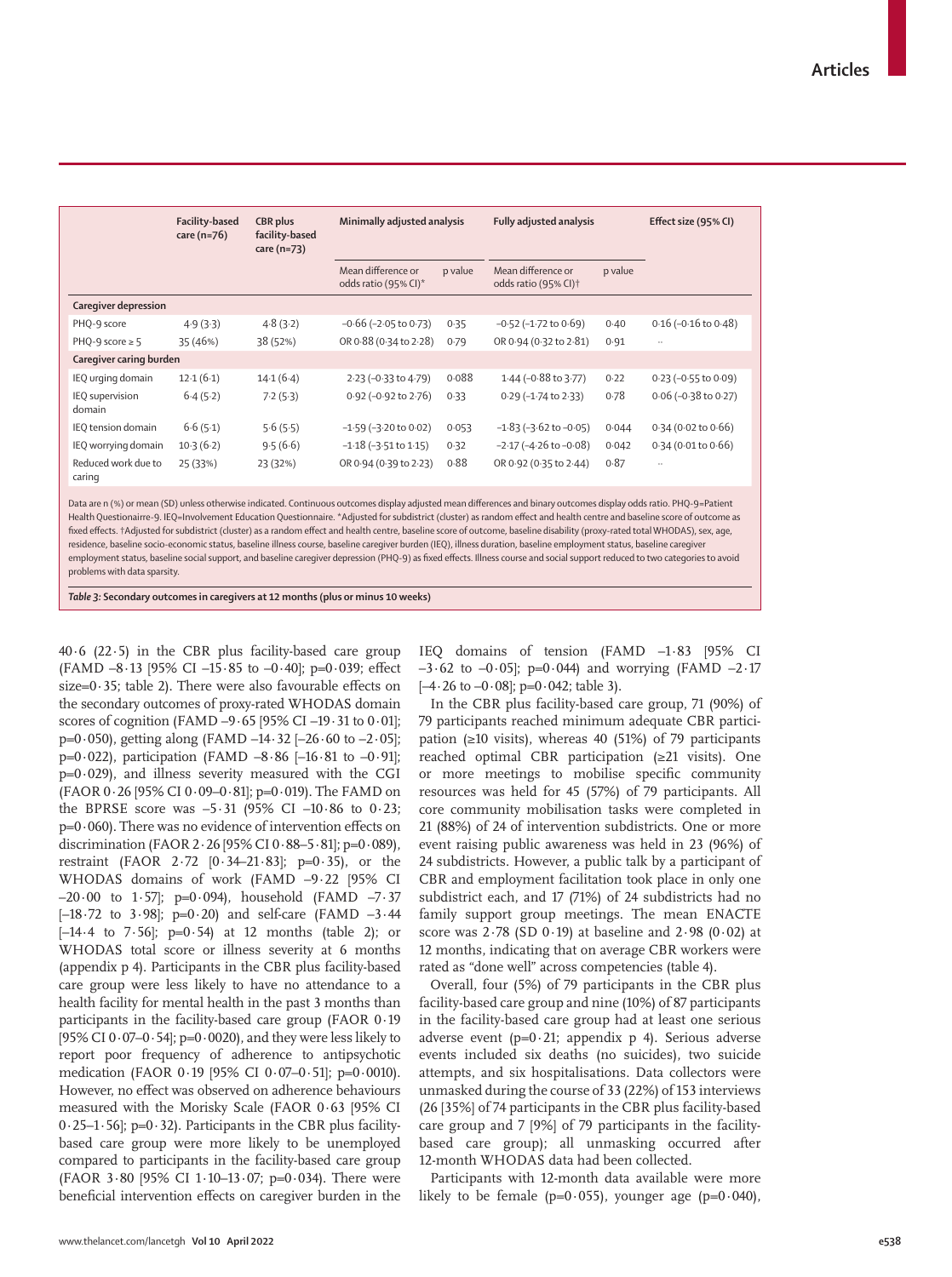|                                                                                                                                                                | Median (IQR),                  |  |  |  |
|----------------------------------------------------------------------------------------------------------------------------------------------------------------|--------------------------------|--|--|--|
|                                                                                                                                                                | mean (SD), n (%)<br>or n/N (%) |  |  |  |
| Participant level (n=79)                                                                                                                                       |                                |  |  |  |
| Number of home visits                                                                                                                                          |                                |  |  |  |
| Phase 1                                                                                                                                                        | $8(7-9)$                       |  |  |  |
| Phase 2                                                                                                                                                        | $9(8-11)$                      |  |  |  |
| Phase 3                                                                                                                                                        | $4(4-5)$                       |  |  |  |
| Total                                                                                                                                                          | $21(18-25)$                    |  |  |  |
| Minimum adequate CBR participation (≥10 visits)                                                                                                                | 71 (90%)                       |  |  |  |
| Optimal CBR participation (≥21 visits)                                                                                                                         | 40 (51%)                       |  |  |  |
| Months of CBR                                                                                                                                                  | $12.0(11.4-12.6)$              |  |  |  |
| Continuous receipt of CBR (≥1 home visit/month)                                                                                                                | 36/77 (47%)                    |  |  |  |
| Undertook all core modules                                                                                                                                     | 74 (94%)                       |  |  |  |
| Number of indicated modules undertaken                                                                                                                         | $5(4-6)$                       |  |  |  |
| Started ≥75% indicated modules                                                                                                                                 | 65/73 (89%)                    |  |  |  |
| Achieved all core (standard) goals                                                                                                                             | 70 (89%)                       |  |  |  |
| Number of individual community mobilisation meetings relating to<br>participant                                                                                |                                |  |  |  |
| 0 meetings                                                                                                                                                     | 34 (43%)                       |  |  |  |
| 1 meeting                                                                                                                                                      | 16 (20%)                       |  |  |  |
| 2 meetings                                                                                                                                                     | 11 (14%)                       |  |  |  |
| $\geq$ 3 meetings                                                                                                                                              | 18 (23%)                       |  |  |  |
| Subdistrict level (n=24)                                                                                                                                       |                                |  |  |  |
| All core community mobilisation tasks completed<br>(resources and leaders identified, awareness raising<br>with leaders and public)                            | 21 (88%)                       |  |  |  |
| Number of public awareness raising meetings                                                                                                                    |                                |  |  |  |
| 0 meetings                                                                                                                                                     | 1(4%                           |  |  |  |
| 1-2 meetings                                                                                                                                                   | 6(25%)                         |  |  |  |
| 3-4 meetings                                                                                                                                                   | 10 (42%)                       |  |  |  |
| 5-7 meetings                                                                                                                                                   | 7 (29%)                        |  |  |  |
| Public talk by CBR participant                                                                                                                                 | 1(4%)                          |  |  |  |
| Number family support group meetings                                                                                                                           |                                |  |  |  |
| 0 meetings                                                                                                                                                     | 17 (71%)                       |  |  |  |
| 1-2 meetings                                                                                                                                                   | 3(13%)                         |  |  |  |
| ≥3 meetings                                                                                                                                                    | 4 (17%)                        |  |  |  |
| Employment opportunities identified                                                                                                                            | 2(8%)                          |  |  |  |
| Employment opportunities facilitated                                                                                                                           | 1(4%)                          |  |  |  |
| CBR worker level (n=11)                                                                                                                                        |                                |  |  |  |
| Externally assessed ENACT score trial baseline                                                                                                                 | 2.78(0.19)                     |  |  |  |
| Externally assessed ENACT score trial at 12 months                                                                                                             | 2.98(0.02)                     |  |  |  |
|                                                                                                                                                                |                                |  |  |  |
| CBR=community-based rehabilitation. ENACT=Enhancing Assessment of<br>Common Therapeutic Factors-Ethiopia. Percentages might not equal 100% due to<br>rounding. |                                |  |  |  |
| Table 4: Intervention fidelity                                                                                                                                 |                                |  |  |  |

lower socio-economic status ( $p=0.032$ ), rural residents ( $p=0.058$ ), have longer illness duration ( $p=0.080$ ), fewer relapses ( $p=0.042$ ), and lower caregiver burden ( $p=0.024$ ; appendix pp 5–6). There was evidence of effectmodification by alcohol use disorder, with a greater effect on illness severity among participants with alcohol use disorder than without (p value for interaction= $0.017$ ; appendix p 6). There was no evidence of effect modification by other variables on WHODAS score or illness severity (appendix pp 6–7). The findings were similar under sensitivity analyses (appendix pp 7–17). At 12 months, the intra-cluster correlation for WHODAS was 0·02 (95% CI 0·00–0·18).

# **Discussion**

To our knowledge, RISE is the first randomised trial to evaluate the effectiveness of any psychosocial intervention for people with schizophrenia in a low-income country, and it is the first to evaluate a psychosocial intervention as an adjunct to task-shared facility-based care in any setting globally. The inclusion of structured community mobilisation components is unique among randomised evaluations. In this care model, CBR was effective in reducing disability (particularly in relation to participation, social interactions, and cognition), symptom severity, caregiver tension and worrying; and in increasing antipsychotic medication adherence and attendance to facility-based care among people with schizophrenia. However, we found no evidence that CBR impacted on physical restraint, discrimination, employment or work, and household and self-care aspects of disability. The benefits of CBR were only evident after 12 months of the study. Intervention fidelity was good in terms of the number and content of CBR home visits and CBR worker competence.

Findings from the PRIME cohort study showed that access to task-shared facility-based care significantly improved symptom severity, disability, discrimination, and physical restraint over a 12-month period.<sup>11</sup> Our results demonstrate that a supplementary level of care, CBR, can increase the benefits of facility-based care and produce additional impacts on disability and symptoms in people with schizophrenia who have not responded to or engaged with standard care. We propose that CBR achieved its impact on disability in two ways. First, by maximising engagement with facility-based care; therefore, facilitating the use of antipsychotic medication. Medication adherence could have a positive effect on clinical severity, which might contribute to improved functioning. The strongest intervention effects were seen on facility attendance, medication adherence, and symptoms, suggesting this pathway could have had a prominent role. Descriptive analysis showed that at 12 months a greater proportion of participants in the CBR plus facility-based care group were prescribed medication and had access to free medication than participants in the facility-based care group. We suggest the CBR workers' success is attributable to a combination of mobilising support for transportation to health care, therefore minimising barriers related to geographical accessibility; obtaining medication fee waivers, which increased affordability; psychoeducation (promoting understanding of the potential advantages of treatment), thereby increasing acceptability; and appointment reminders and timely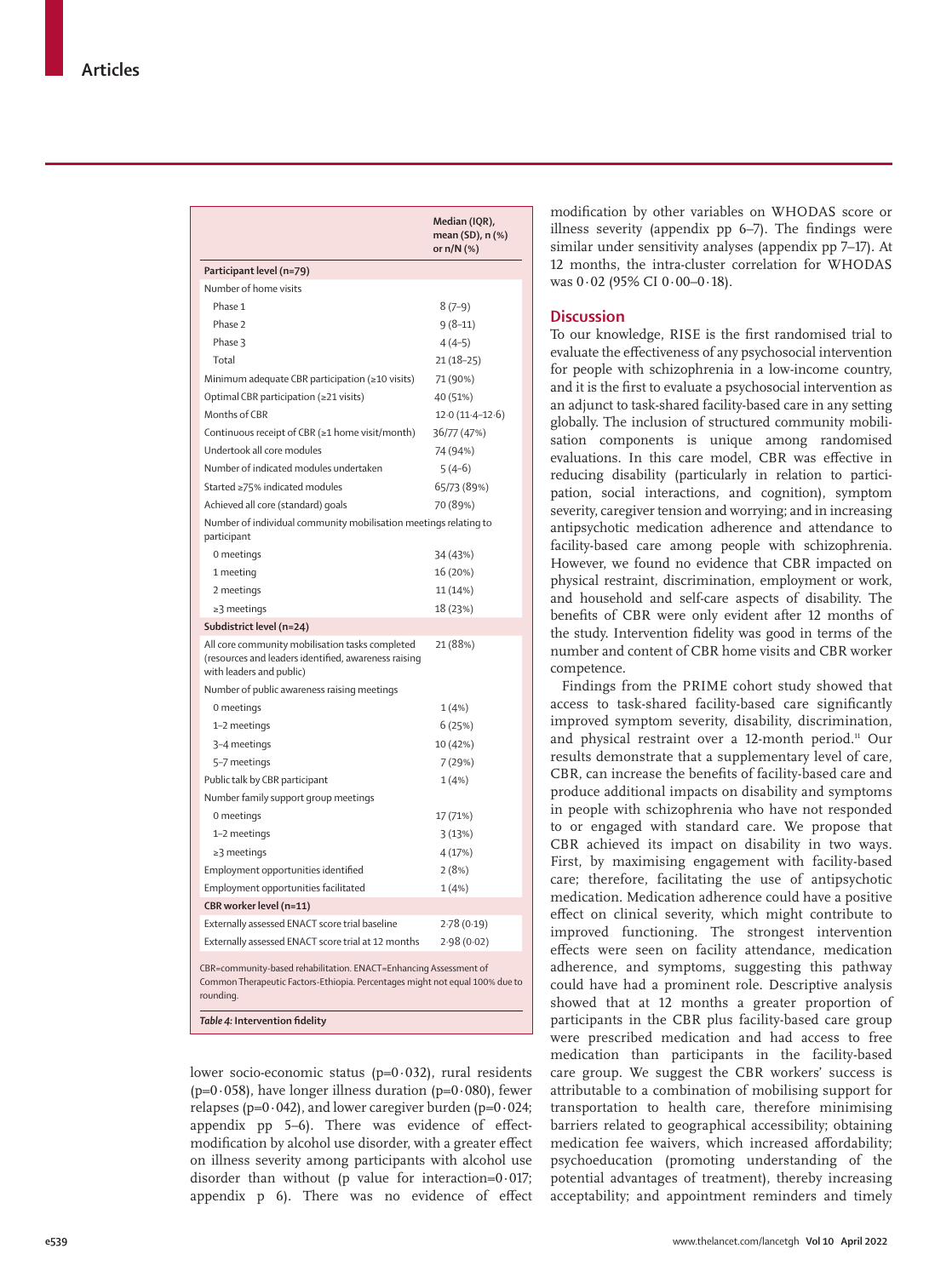referral for relapse and medication side-effects, which optimised the adequacy of care.

Second, CBR might shape an individuals' social environment, indicated by the strongest positive effects on WHODAS domains "getting along" and "participation". Cognitive performance, which showed weaker positive effects, also predicts community independence.<sup>23</sup> As the main care providers, family members have a powerful influence on illness experience and social roles. We suggest that, as the pilot study demonstrated,<sup>10</sup> emphasising human rights facilitated attitudinal shifts within families, which in turn promoted participation. Community mobilisation, including raising awareness and engagement with community members to mobilise support, was generally comprehensive and might have facilitated social inclusion. Pathways to improved functioning are likely to be synergistic; social networks were encouraged to support transportation to, and the costs of, facility-based care. However, the absence of an effect on employment, discrimination, and restraint, suggests that impacts on the wider social environment were partial, which might be explained by the nonimplementation of some community activities, such as public talks by participants. The quality of community mobilisation or actual resources mobilised were not assessed. Restrained individuals might reflect a subgroup with refractory illness who require more specialist interventions. The low prevalence of restraint made it challenging to detect an intervention effect; furthermore, improvements in work-related functioning, discrimination, and restraint might require attitude and behaviour changes that emerge beyond 12 months. We anticipate future qualitative analyses will be central to understanding the extent that community resources were actually mobilised, reasons for difficulties, and the impact on recovery.24

Although non-significant in sensitivity analyses, the adverse impact of CBR on unemployment deserves scrutiny. Vocational skills training and microfinance are often included in CBR programmes and similar models.7 RISE omitted similar livelihood support due to sustainability concerns, instead including optional support to resume farming and identification of employment opportunities. However, employment opportunities are scarce.10 Furthermore, employment status is a crude measure of economic impact and household economic status might be a superior measure.

There were missing data on the self-rated WHODAS and BPRSE due to participants being too unwell to respond. Lower power to detect intervention effects might explain the difference with proxy-rated WHODAS and CGI scores, which do not rely on self-reporting. The tendency of people with schizophrenia to overestimate functioning compared with external assessment has also been reported.16,25 The lack of effect on the BFS could be because of the large proportion of work-related items.<sup>19</sup> The absence of impact on caregiver depression is not surprising since caregivers did not receive an evidencebased intervention; however, the effects on worrying and tension demonstrate that the emotional burden of caregiving can be alleviated by an intervention primarily targeting their relative.

Our findings reflect the benefits of community-based psychosocial interventions found in middle-income country settings.3,6,26–28 The COPSI RCT of collaborative community-based care in India represents the most comparable previous evaluation.6 However, reflecting standard care in that context, all COPSI participants received regular psychiatrist reviews and free antipsychotic medication. Our results show that layworker delivered psychosocial interventions are also effective when delivered alongside task-shared facilitybased care (delivered by non-physicians), as promoted by WHO Mental Health Gap Action Programme, and when free antipsychotic medication is not universally available. Furthermore, despite relying on non-specialist supervisors (a novel feature contrasting with psychiatric social worker supervision in COPSI<sup>6</sup>) no concerns around participant safety or CBR worker competence were identified in this analysis. We have shown that participation rates are high and that CBR is effective in an area highly reliant on time-consuming subsistence farming, where many participants reside in remote areas, and where there are few material resources to access treatment or support recovery. As such, we have demonstrated that CBR is generalisable to low-income country settings, even when modified to match available mental health-care infrastructure.

On the basis of our current findings, we propose a holistic psychosocial intervention, encompassing support with treatment engagement and efforts to shape the social environment. Planned exploratory and qualitative analyses will help to determine the active components of CBR and might allow the intervention to be rationalised. The absence of beneficial effects at 6 months suggests prolonged participation is needed to establish relationships and support meaningful changes in behaviour; therefore, we propose a minimum 12-month intervention is required. We acknowledge that CBR was delivered by a new cadre of workers; as such, the model is not immediately scalable in Ethiopia. However, our study provides an important proof of concept; lay workers after 5 weeks of training and 6 months of work experience can address important aspects of the complex needs of people with schizophrenia. Incorporating mental health into the work of existing community health workers has proved difficult because of their high occupational load:<sup>29</sup> the use of health extension workers to deliver CBR was discounted early on for this reason.<sup>9</sup> Increased numbers of generic community health workers might address these difficulties. Alternatively, the development of new cadres of community-based non-specialist workers, including peer supporters, could be key to achieving universal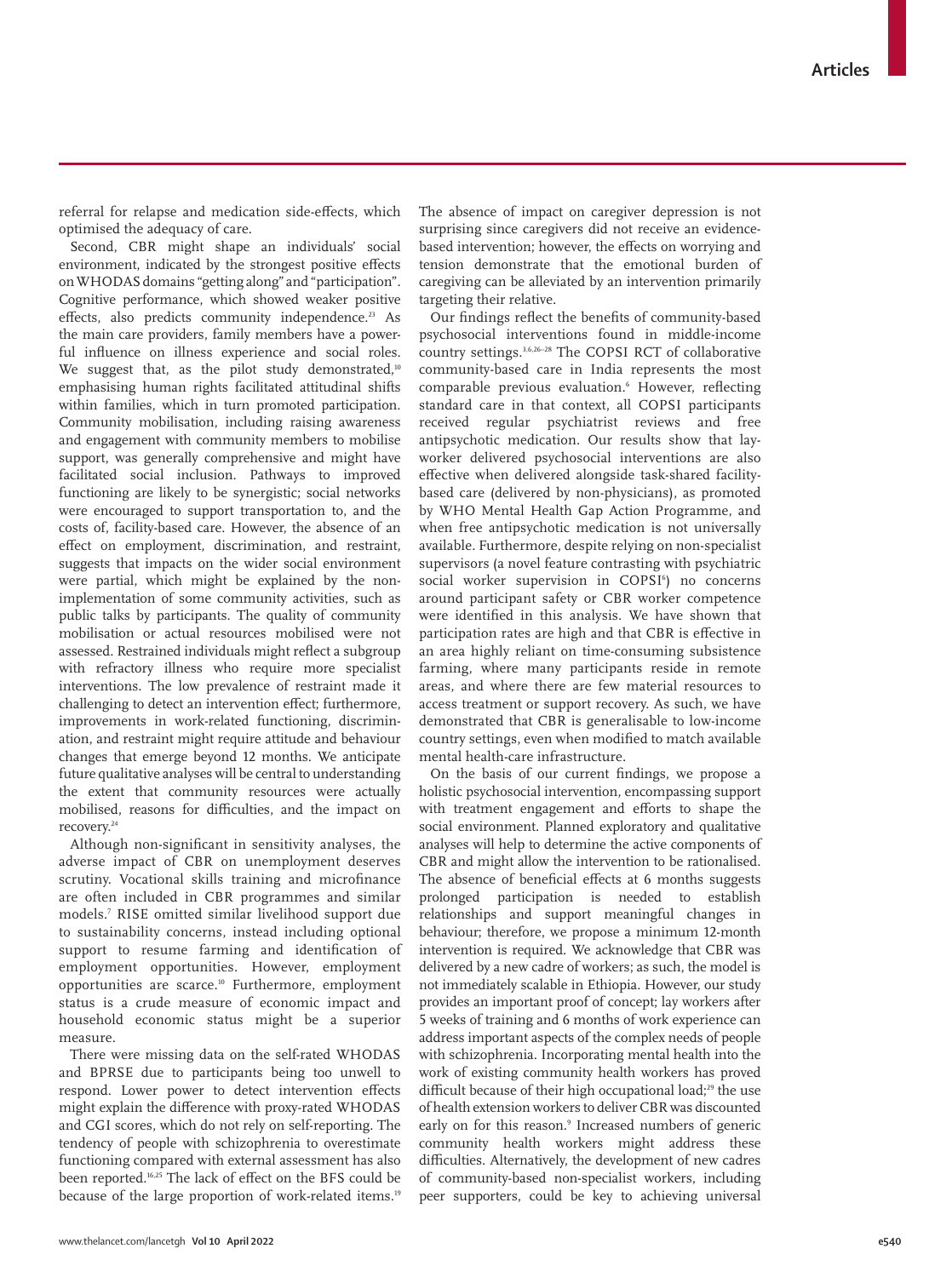health coverage for people with schizophrenia.<sup>1,24</sup> Mental health can also be integrated into existing CBR programmes,<sup>30</sup> although, coverage might be limited.

Study limitations include the lack of assessment for an enduring impact of CBR after the intervention had terminated and the relatively large number of outcomes. Each of these was prespecified in the analysis plan because of the potential association with the intervention; and we have been conservative in our interpretation. However, it is possible that some of these associations arose due to chance. Outcomes measured in community members—eg, discrimination—would help to elucidate the utility of community mobilisation. Finally, the resource implications of CBR are currently unknown.

In conclusion, we have shown that psychosocial support can promote functional recovery of people with schizophrenia in a low-income country and demonstrated the feasibility of lay worker delivery. Further research should investigate large-scale implementation of models such as this.

#### **Contributors**

LA drafted the report, which all the authors reviewed and approved. LA, AF, CH, MDS, GM, HAW, and VP designed the trial. LA, AF, CH, MDS, RB, and VP devised the intervention content and data collection instruments. LA, AF, and RB were responsible for trial conduct. LA and RB were responsible for database design and management. LA and HAW did the statistical analyses. LA and HAW have verified the underlying data.

#### **Declaration of interests**

CH reports support from the National Institute of Health Research (NIHR) through a RIGHT grant (NIHR200842) and the NIHR Global Health Research Unit on Health System Strengthening in sub-Saharan Africa, King's College London (GHRU 16/136/54), using aid from the UK Government; and support from African Mental Health Research Initiative as part of the Developing Excellence in Leadership, Training, and Science Africa Initiative (DEL-15–01). HAW reports support from the UK Medical Research Council (MRC) and the UK Department for International Development (DFID) under the MRC-DFID concordat agreement, which is also part of the European and Developing Countries Clinical Trials Partnership programme 2 supported by the EU (MR/R010161/1). All other authors declare no competing interests. The views expressed in this publication are those of the authors and not necessarily those of the NIHR or the Department of Health and Social Care.

#### **Data sharing**

Anonymised participant data and a data dictionary will be made available by 12 months after publication. Data will be shared following a reasonable submitted request and approval by the corresponding author. The study protocol and statistical analysis are publicly available.<sup>12</sup>

#### **Acknowledgments**

This work was supported by the Wellcome Trust Fellowship in International Health [100142/Z/12/Z] awarded to LA. The RISE project is part of the Programme for Improving Mental Health Care (PRIME), which was funded by the UK Department for International Development for the benefit of LMICs [HRPC10]. We thank the CBR workers and CBR supervisors who supported the implementation of the trial and the participating individuals. MDS was not employed by the Wellcome Trust at the time of the study

#### **References**

- Patel V. Universal health coverage for schizophrenia: a global mental health priority. *Schizophr Bull* 2016; **42:** 885–90.
- 2 Lora A, Kohn R, Levav I, McBain R, Morris J, Saxena S. Service availability and utilization and treatment gap for schizophrenic disorders: a survey in 50 low- and middle-income countries. *Bull World Health Organ* 2012; **90:** 47–54, 54A–54B.
- 3 Asher L, Patel V, De Silva MJ. Community-based psychosocial interventions for people with schizophrenia in low and middleincome countries: systematic review and meta-analysis. *BMC Psychiatry* 2017; **17:** 355.
- WHO. Community based rehabilitation: CBR guidelines. Geneva: World Health Organization, 2010. https://www.who.int/ publications/i/item/9789241548052 (accessed March 1, 2021).
- WHO. mhGAP Intervention Guide for mental, neurological and substance use disorders in non-specialized health settings Version 2.0. Geneva: World Health Organization, 2016. https://www.who. int/publications/i/item/9789241549790 (accessed March 1, 2021).
- 6 Chatterjee S, Naik S, John S, et al. Effectiveness of a communitybased intervention for people with schizophrenia and their caregivers in India (COPSI): a randomised controlled trial. *Lancet* 2014; **383:** 1385–94.
- Lund C, Waruguru M, Kingori J, et al. Outcomes of the mental health and development model in rural Kenya: a 2-year prospective cohort intervention study. *Int Health* 2013; **5:** 43–50.
- 8 Chatterjee S, Pillai A, Jain S, Cohen A, Patel V. Outcomes of people with psychotic disorders in a community-based rehabilitation programme in rural India. *Br J Psychiatry* 2009; **195:** 433–39.
- Asher L, Fekadu A, Hanlon C, et al. Development of a communitybased rehabilitation intervention for people with schizophrenia in Ethiopia. *PLoS One* 2015; **10:** e0143572.
- 10 Asher L, Hanlon C, Birhane R, et al. Community-based rehabilitation intervention for people with schizophrenia in Ethiopia (RISE): a 12 month mixed methods pilot study. *BMC Psychiatry* 2018; **18:** 250.
- 11 Hanlon C, Medhin G, Selamu M, et al. Impact of integrated district level mental health care on clinical and social outcomes of people with severe mental illness in rural Ethiopia: an intervention cohort study. *Epidemiol Psychiatr Sci* 2019; **29:** e45.
- 12 Asher L, De Silva M, Hanlon C, et al. Community-based rehabilitation intervention for people with schizophrenia in Ethiopia (RISE): study protocol for a cluster randomised controlled trial. *Trials* 2016; **17:** 299.
- 13 McGuffin P, Farmer A, Harvey I. A polydiagnostic application of operational criteria in studies of psychotic illness. Development and reliability of the OPCRIT system. *Arch Gen Psychiatry* 1991; **48:** 764–70.
- 14 Asher L, Birhane R, Teferra S, et al. "Like a doctor, like a brother": achieving competence amongst lay health workers delivering community-based rehabilitation for people with schizophrenia in Ethiopia. *PLoS One* 2021; **16:** e0246158.
- 15 WHO. Measuring health and disability: manual for WHO disability assessment schedule (WHODAS 2.0). Geneva: World Health Organization, 2010.
- 16 Habtamu K, Alem A, Medhin G, et al. Validation of the World Health Organization disability assessment schedule in people with severe mental disorders in rural Ethiopia. *Health Qual Life Outcomes* 2017; **15:** 64.
- 17 Mortimer AM. Symptom rating scales and outcome in schizophrenia. *Br J Psychiatry Suppl* 2007; **50:** s7–14.
- Ruggeri M, Koeter M, Schene A, et al. Factor solution of the BPRS-expanded version in schizophrenic outpatients living in five European countries. *Schizophr Res* 2005; **75:** 107–17.
- 19 Habtamu K, Alem A, Medhin G, Fekadu A, Prince M, Hanlon C. Development and validation of a contextual measure of functioning for people living with severe mental disorders in rural Africa. *BMC Psychiatry* 2016; **16:** 311.
- 20 Susser E, Finnerty M, Mojtabai R, et al. Reliability of the life chart schedule for assessment of the long-term course of schizophrenia. *Schizophr Res* 2000; **42:** 67–77.
- 21 Thornicroft G, Brohan E, Rose D, Sartorius N, Leese M. Global pattern of experienced and anticipated discrimination against people with schizophrenia: a cross-sectional survey. *Lancet* 2009; **373:** 408–15.
- 22 Hanlon C, Medhin G, Selamu M, et al. Validity of brief screening questionnaires to detect depression in primary care in Ethiopia. *J Affect Disord* 2015; **186:** 32–39.
- 23 Heinrichs RW, Ammari N, Miles AA, McDermid Vaz S. Cognitive performance and functional competence as predictors of community independence in schizophrenia. *Schizophr Bull* 2010; **36:** 381–87.